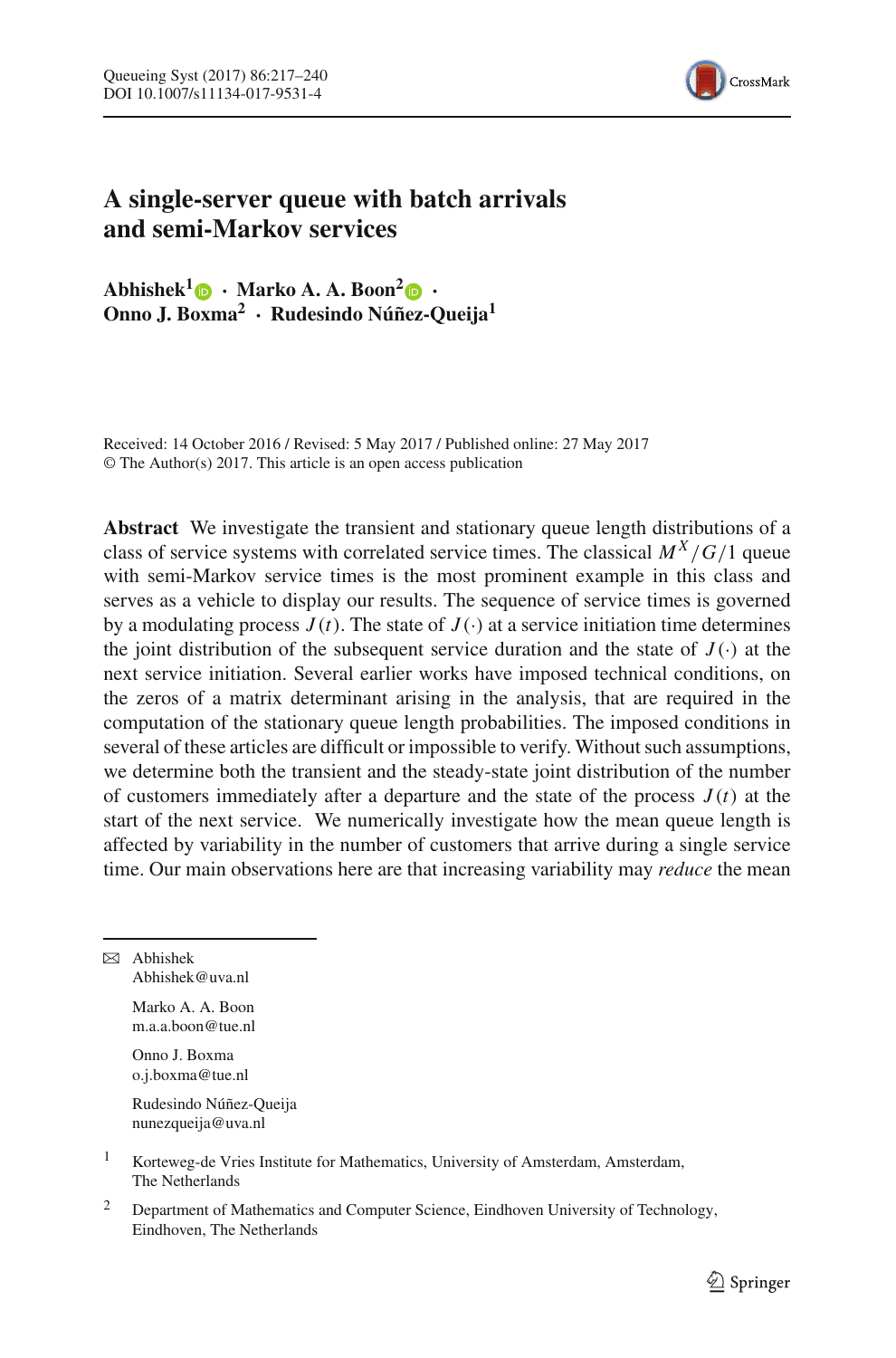queue length, and that the Markovian dependence of service times can lead to large queue lengths, even if the system is not in heavy traffic.

**Keywords** Batch arrivals  $\cdot$   $M^X/G/1$  queue  $\cdot$  Semi-Markov service times  $\cdot$  Correlated service times  $\cdot$  Stationary and transient queue length analysis

#### **Mathematics Subject Classification** 60K25 · 90B22

# **1 Introduction**

Service systems with correlated service durations have a long tradition in the queueing literature. Such systems enjoy a large variety of application domains, including logistics, production management and telecommunications [\[2](#page-23-0),[11,](#page-23-1)[14](#page-23-2)[,19](#page-23-3)]. Our main motivation stems from road traffic analysis, where traffic flows may interact at junctions or crossings  $[1,18]$  $[1,18]$  $[1,18]$ . Focus, for illustration, on a traffic flow that merges into a main flow (very similar considerations are valid for road intersections). If the traffic density on the main flow is high, vehicles in the secondary flow may queue up before merging into the main flow. The merging times required for two subsequent vehicles will be strongly correlated as they experience similar traffic conditions on the main flow. In this paper, we will capture this dependence in a queueing model in which the sequence of service times is governed by a modulating Markovian process. Although our analysis allows for a slightly larger class of models, we will use the classical  $M/G/1$  queue with semi-Markov service times [\[14\]](#page-23-2), and more specifically its extension to batch arrivals [\[15\]](#page-23-6) to compare our results with existing literature.

The first to have investigated this class of queueing models was Gaver [\[11](#page-23-1)], who derived the waiting time in a single-server queue with two types of customers arriving according to independent Poisson processes. In that model, service times are classspecific and when service switches from one type to the other, an additional switch-over time is required. This framework was generalized by Neuts [\[14\]](#page-23-2), allowing for more than two customer types and the sequence of service times forming a semi-Markov process. Under technical assumptions (these will be discussed later in detail), Neuts obtained the transient and stationary distributions of queue lengths, waiting times and busy periods. Subsequently, Çinlar [\[4\]](#page-23-7) obtained the transient and stationary queue length distributions under less restrictive assumptions, and Purdue [\[17\]](#page-23-8) showed that the assumptions imposed by Neuts and Çinlar are not necessary for the analysis of the busy period, presenting an alternative approach. The literature on extensions of this model steadily expanded in the next two decades. In [\[16\]](#page-23-9), Neuts studied the multitype *M*/*G*/1 queue with change-over times when switching service from one type of customer to another. A further generalization allowing for Poisson arrivals of groups (batches) of customers of arbitrary random size was investigated by Neuts in [\[15](#page-23-6)], obtaining the busy period, queue length and waiting time distributions.

The departure process of a related model with single Poisson arrivals and exponential service times was determined by Magalhães and Disney [\[13](#page-23-10)]. In that model, the rate of the exponential service times depends on the type of the customer being served as well as that of its predecessor.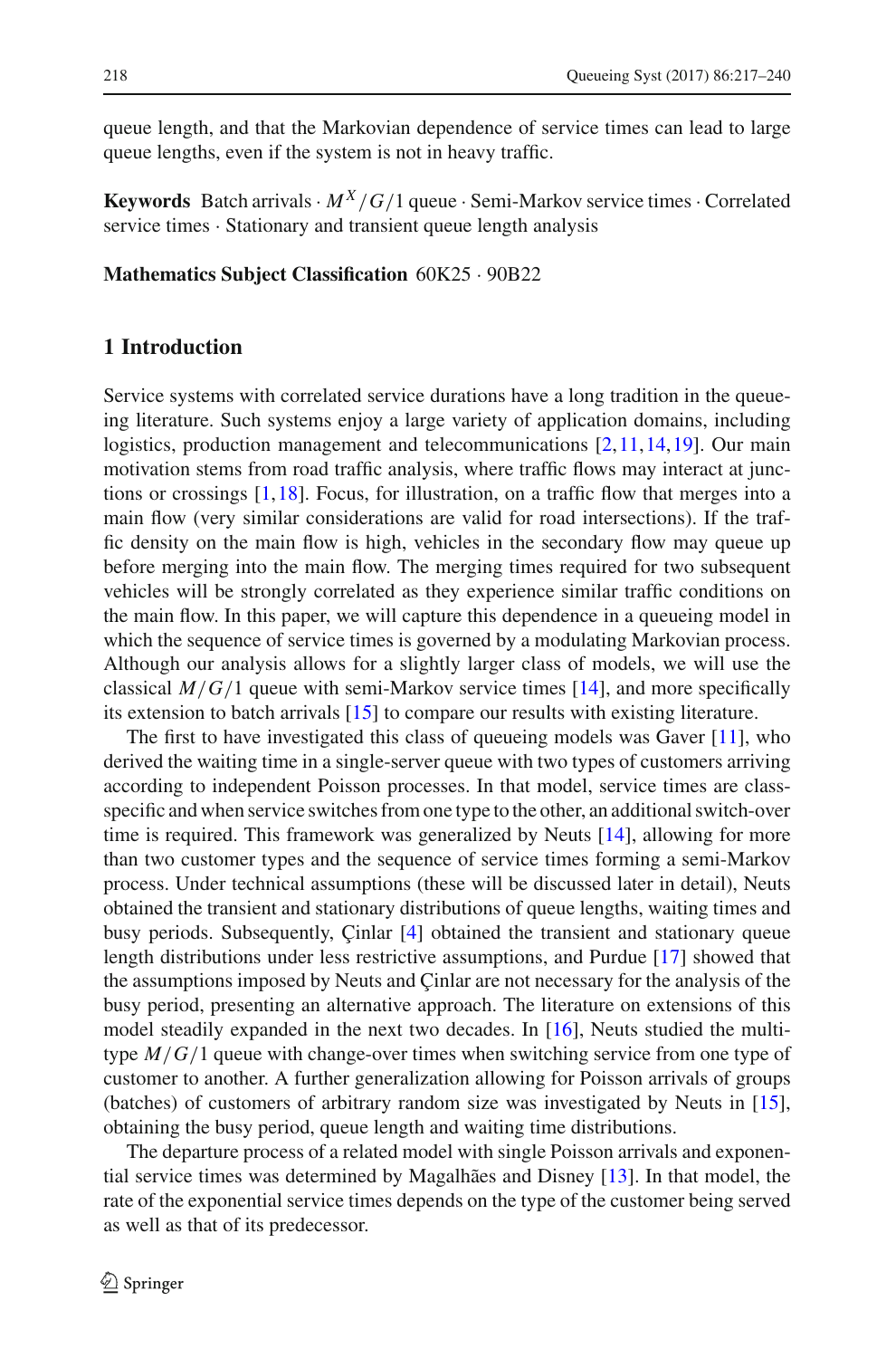Models with single arrivals, but with both the arrivals and the services depending on a common semi-Markov process have been investigated by De Smit [\[7](#page-23-11)] and Adan and Kulkarni [\[2](#page-23-0)]. Using the Wiener–Hopf factorization technique, De Smit [\[7](#page-23-11)] obtained the waiting time and queue length distributions. Adan and Kulkarni [\[2\]](#page-23-0) considered a similar setting, but with the customer type being determined at arrival instants (independent of the service durations).

In this paper, we investigate the transient and stationary queue length distributions in a single-server model with semi-Markov service times and with batch arrivals (our framework includes Poisson arrivals of batches as the most prominent example). In order to explain the technical contribution of our work, it is best to compare with the expositions of Neuts [\[14](#page-23-2)] and Çinlar [\[4](#page-23-7)]. In those papers only single Poisson arrivals were allowed, but the subsequent analysis is very similar. The earlier mentioned technical assumptions made by Neuts entail that the zeros of a particular matrix determinant appearing in the transient analysis are either strictly separated or completely coincide. This ensures that the zeros are analytic functions of the entries of the matrix and, consequently, that the stationary distribution can be obtained from the transient distribution. The assumptions were relaxed by Çinlar [\[4](#page-23-7)] while maintaining the analyticity of the zeros. Unfortunately, it remains hard, if not impossible, to verify the required conditions in practice, as they must hold for the zeros as*functions* of the matrix entries. As noted earlier, Purdue [\[17](#page-23-8)] showed that the assumptions imposed by Neuts and Çinlar are not necessary for the analysis of the busy period. Our work show that these assumptions are not needed for the analysis of the queue length distribution either. This comes at the expense of a separate analysis for the stationary distribution, which is more involved than that of the transient distribution. Specifically, we determine the generating function of the number of customers immediately after the departure of an arbitrary customer, considering both transient and steady-state behavior. For Poisson batch arrivals, in steady state we further obtain the queue length distribution at batch arrival instants and at arbitrary times, which are identical due to PASTA. Note that this distribution is in general *not* the same as that at departure times (for single arrivals, they would coincide).

A further contribution is an extensive numerical investigation of the mean queue length in steady state. We show that due to the dependence between service times, the mean number of customers may be very large, even if the load on the system is not large. A noteworthy observation is that *increasing* the variability in the number of customers arriving during a service time may in fact *decrease* the mean queue length.

The remainder of this paper is organized as follows. Section [2](#page-3-0) gives the model description in two layers. First we describe the  $M^X/G/1$  queue with semi-Markov services and then present a somewhat more general framework. In Sect. [3,](#page-5-0) we derive the transient and stationary probability generating functions of the number of customers in the system immediately after a departure. In Sect. [4,](#page-13-0) we derive the generating functions of the stationary number of customers at an arbitrary epoch, at batch arrival epochs and at customer arrivals. The special case with only two customer types is specified in Sect. [5.](#page-14-0) Finally, in Sect. [6,](#page-17-0) we present numerical examples to demonstrate the impact of the correlated arrivals, and of the variability of the number of customers arriving during a service time, on the expected number of customers in the system.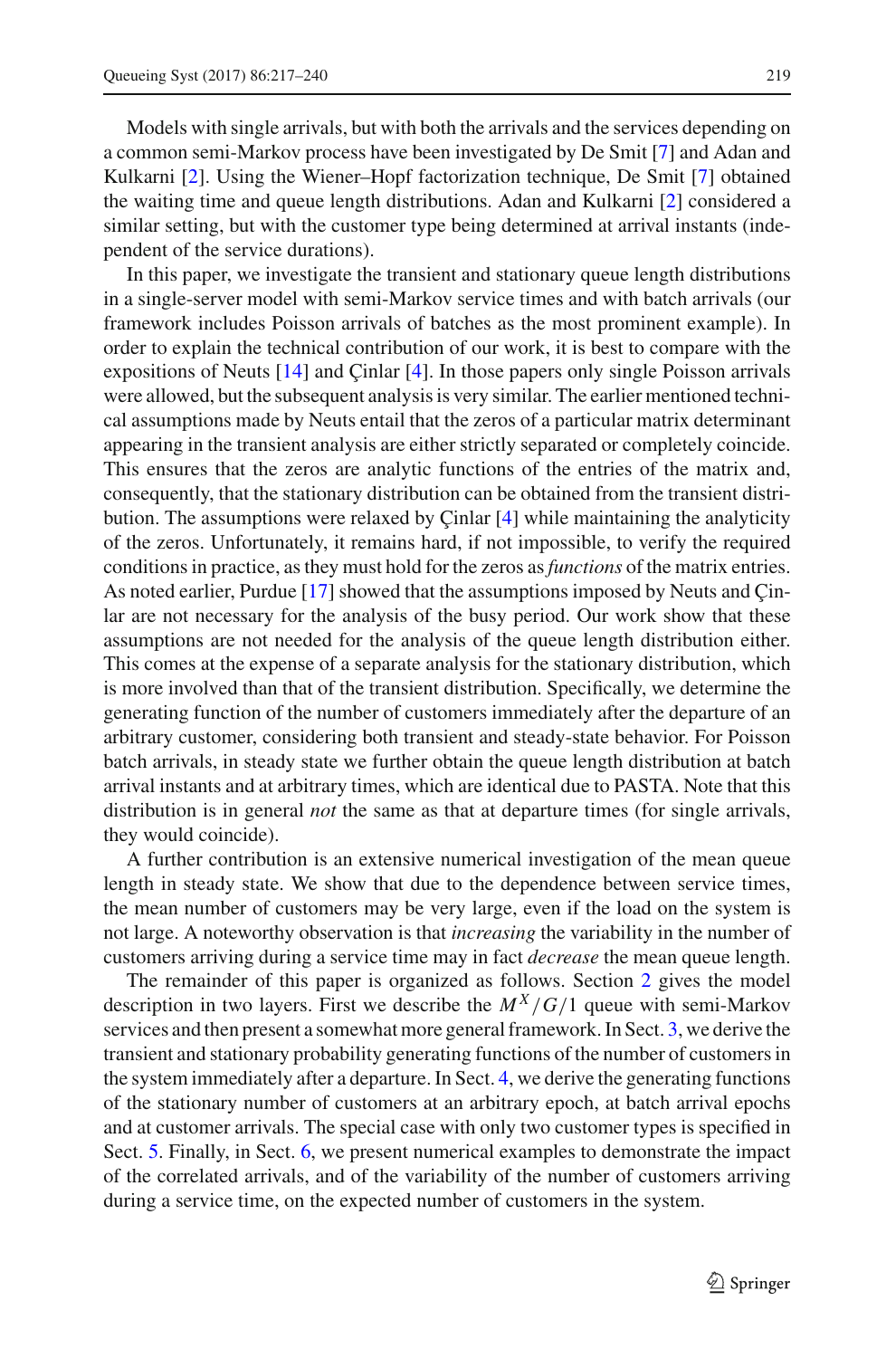# <span id="page-3-0"></span>**2 Model description**

We start by describing the  $M^X/G/1$  queueing model with semi-Markov services, which is the most natural example in our framework. Our analysis extends directly to any model that satisfies the dynamics described in the recurrence relation [\(2.9\)](#page-4-0) below.

# **2.1 The** *MX/G/***1 queue with semi-Markov service times**

Customers arrive in batches at a single-server queue according to a Poisson process with rate  $\lambda$ ; the batch size is denoted by the random variable *B* with generating function  $B(z)$ , for  $|z| \leq 1$ . Customers are served in order of arrival, with speed 1. Customers within a batch are assumed to be ordered arbitrarily. The service times are governed by a Markov process  $J_n$ ,  $n = 0, 1, \ldots$ , that can take values in  $\{1, 2, \ldots, N\}$ , for some integer *N*. It will be convenient to refer to  $J_n$  as the *type* of the *n*th customer; thus, there are *N* customer types. The service time of the *n*th customer is denoted with  $G^{(n)}$ . An essential feature of our model is that the type of the  $(n + 1)$ th customer depends both on the type of the *n*th customer *and* on the service duration of the *n*th customer. This exactly matches the framework of semi-Markov service times introduced by Neuts [\[14\]](#page-23-2). We define

$$
G_{ij}(x) = \mathbb{P}(G^{(n)} \le x, J_{n+1} = j | J_n = i), \quad x \ge 0, \quad i, j = 1, 2, ..., N. \quad (2.1)
$$

For future use, we introduce the Laplace–Stieltjes transform (LST)

$$
\tilde{G}_{ij}(s) = \mathbb{E}[e^{-sG^{(n)}}1_{\{J_{n+1}=j\}}|J_n=i], \quad \text{Re } s \ge 0, \quad i, j = 1, 2, \dots, N, \quad (2.2)
$$

where  $1_{\{.\}}$  denotes the indicator function. In particular,

$$
P_{ij} = G_{ij}(\infty) = \mathbb{P}(J_{n+1} = j | J_n = i), \quad i, j = 1, 2, ..., N.
$$
 (2.3)

The type of a customer, and its service time, do not depend on the arrival process.

It should be observed that  $\{J_n, n = 1, 2, ...\}$  forms a finite-state Markov chain. We shall restrict ourselves to irreducible Markov chains. The stationary distribution  $\mathbb{P}(J = j)$  of the Markov chain  $J_n$  is given by the unique solution of the set of equations

$$
\mathbb{P}(J = j) = \sum_{i=1}^{N} \mathbb{P}(J = i) P_{ij}, \quad j = 1, 2, ..., N,
$$
\n(2.4)

with normalizing condition  $\sum_{j=1}^{N} \mathbb{P}(J = j) = 1$ .

The mean service time of an arbitrary customer is given by

$$
\mathbb{E}[G] := \sum_{i=1}^{N} \sum_{j=1}^{N} \mathbb{P}(J_n = i) \mathbb{E}[G^{(n)}1_{\{J_{n+1} = j\}} | J_n = i]. \tag{2.5}
$$

 $\textcircled{2}$  Springer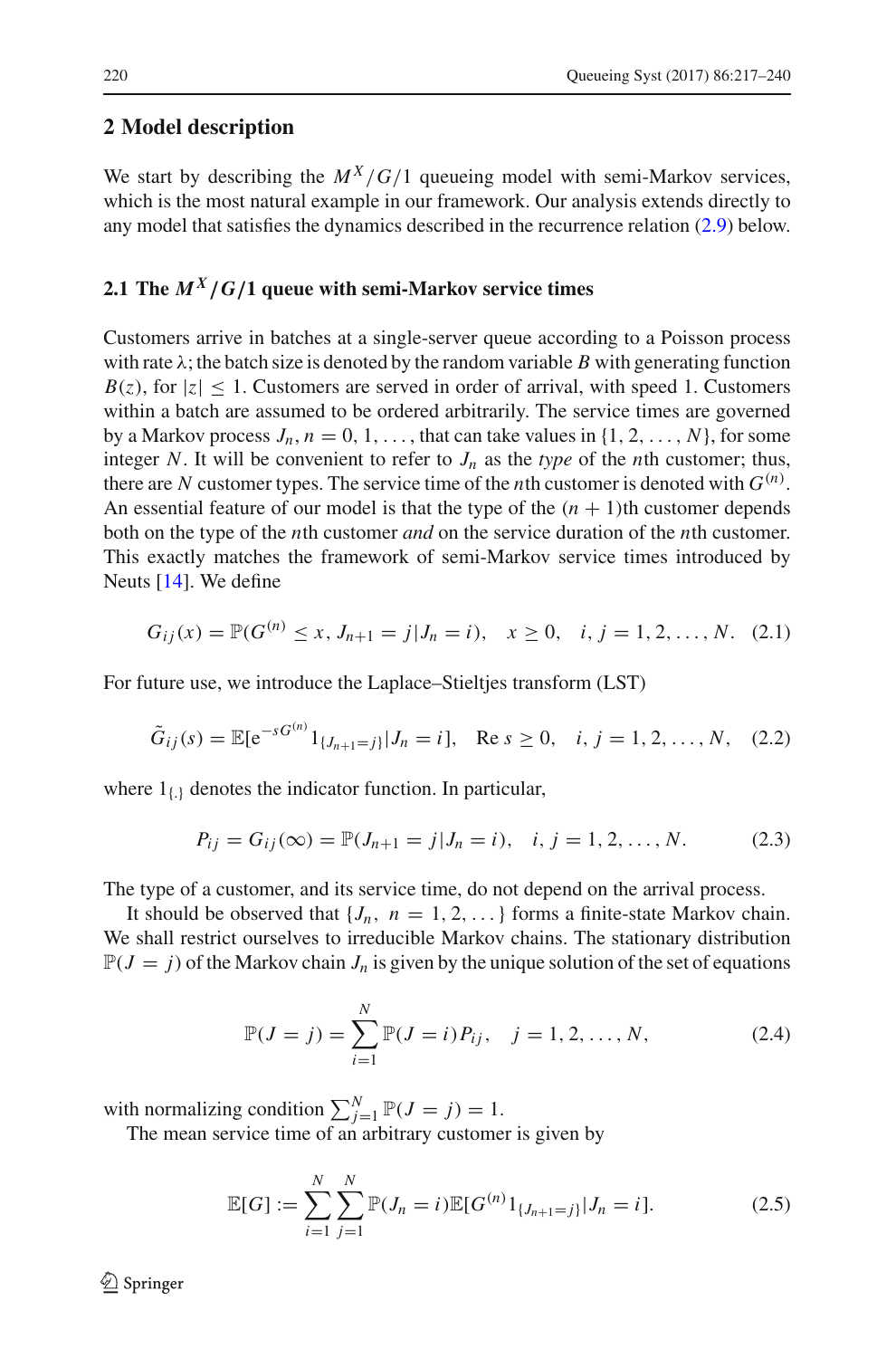The stability condition for this model is given by

$$
\rho := \lambda \mathbb{E}[B]\mathbb{E}[G] < 1. \tag{2.6}
$$

This can be formalized using Theorem 3 from Loynes [\[12](#page-23-12)], by describing the workload process in terms of "super customers" whose service times are the aggregate service times of customers in a single batch. Let  $\mathcal{G}^{(m)}$  be the service time of the super customer corresponding to the *m*th arriving batch, and*J<sup>m</sup>* the type of the first customer in the *m*th batch. Starting from a stationary version of the sequence  $(G^{(n)}, J_{n+1})$ , one can readily construct a stationary sequence  $(G^{(m)}, \mathcal{J}_{m+1})$  for the super customers. Note that by construction  $\mathcal{G}^{(m)}$  is also stationary and, together with the arrival epochs of batches (which form an independent Poisson process), this sequence completely determines the workload process. This description of the workload process satisfies the criteria to use the characterization for stability in Loynes [\[12](#page-23-12)].

We will investigate the queue length process at departure times of customers. For that it will be convenient to define  $A_n$  as the number of customers arriving during the service time of the *n*th customer and  $B_n$  as the size of the batch in which the *n*th customer arrived. Note that for  $i, j = 1, 2, \ldots, N, |z| \leq 1$ ,

<span id="page-4-1"></span>
$$
A_{ij}(z) := \mathbb{E}[z^{A_n}1_{\{J_{n+1}=j\}}|J_n=i] = \tilde{G}_{ij}(\lambda(1-B(z))).
$$
 (2.7)

The queue length distribution at customer departure times is fully determined by the sequences  $A_n$  and  $B_n$ . For the analysis, it is not needed that the arrivals during service times occur in batches at Poisson instants. For that reason, we will now formulate our general model in terms of the  $A_n$  and  $B_n$  only; to specify our later results for the  $M^X/G/1$  queue with semi-Markov services, we will simply substitute the relation given in  $(2.7)$ .

## **2.2 General model**

The inputs to our general model are probability generating functions of non-negative discrete random variables  $A_{ij}(z)$ ,  $i, j \in \{1, 2, ..., N\}$ , and  $B(z)$ . From the  $A_{ij}(z)$ , we construct a Markov process  $(A_n, J_{n+1}), n = 1, 2, \ldots$ , satisfying

<span id="page-4-2"></span><span id="page-4-0"></span>
$$
\mathbb{E}[z^{A_n}1_{\{J_{n+1}=j\}}|J_n=i] = A_{ij}(z). \tag{2.8}
$$

In this construction, it is implicit that  $(A_n, J_{n+1})$  conditional on  $J_n$  is independent of  $A_{n-1}$ . The sequence  $B_n$  is i.i.d. with generating function  $B(z)$  and independent of the sequence *An*.

Next we define the recurrence relation

$$
X_n = \begin{cases} X_{n-1} - 1 + A_n & \text{if } X_{n-1} \ge 1 \\ A_n + B_n - 1 & \text{if } X_{n-1} = 0 \end{cases}, \quad n = 1, 2, 3, .... \tag{2.9}
$$

*Note:* If the  $A_{ij}(z)$  are set equal to [\(2.7\)](#page-4-1), then the sequence  $X_n$  follows the same law as the number of customers at departure times in the  $M^X/G/1$  queue with semi-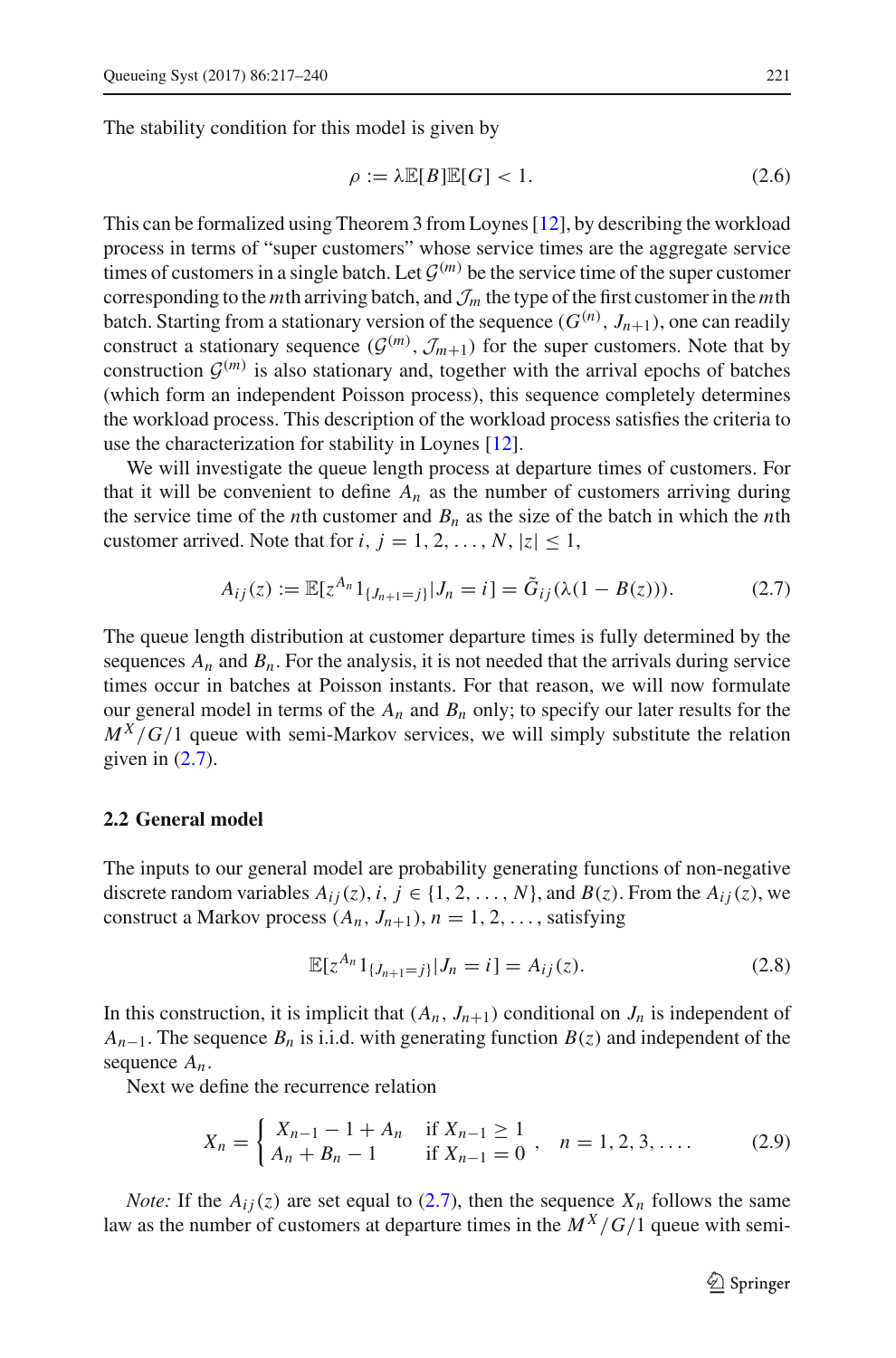Markov services. The role of the  $B_n$  is subtle in this representation:  $B_n$  is only included if the (*n* −1)th customer leaves the system empty upon departure. The *n*th customer is therefore the first customer in a batch that arrives into an empty system. Only for that reason, the sequence  $B_n$  can be taken independent of the  $A_n$  in the  $M^X/G/1$  queue with semi-Markov services.

In the sequel, we will study the transient and stationary distributions of  $X_n$  defined by [\(2.9\)](#page-4-0). Again using Theorem 3 of Loynes [\[12\]](#page-23-12), we may conclude that the stability condition in this case is

<span id="page-5-2"></span><span id="page-5-1"></span>
$$
\rho := \mathbb{E}[A] < 1. \tag{2.10}
$$

Here  $\mathbb{E}[A]$  denotes the expectation of the  $A_n$  in stationarity:

$$
\mathbb{E}[A] = \sum_{i=1}^N \sum_{j=1}^N \mathbb{P}(J = i)\alpha_{ij},
$$

with

$$
\alpha_{ij} = \mathbb{E}[A_n 1_{\{J_{n+1}=j\}} | J_n = i] = A'_{ij}(1). \tag{2.11}
$$

Note that at first sight [\(2.9\)](#page-4-0) does not seem to fit the framework in Loynes [\[12](#page-23-12)], because of the special condition when the system is empty. For stability, however, the behavior of an empty system is irrelevant.

#### <span id="page-5-0"></span>**3 The queue length distribution at departure epochs**

We shall determine the transient and steady-state joint distribution of the number of customers immediately after a departure, and the type of the next customer to be served. From the recurrence relation [\(2.9\)](#page-4-0), we find, for the probability generating functions,

$$
\mathbb{E}\left[z^{X_n}1_{\{J_{n+1}=j\}}\right] = \mathbb{E}\left[z^{X_{n-1}-1+A_n}1_{\{J_{n+1}=j\}}1_{\{X_{n-1}\geq 1\}}\right] \n+ \mathbb{E}\left[z^{A_n+B_n-1}1_{\{J_{n+1}=j\}}1_{\{X_{n-1}=0\}}\right] \n= \mathbb{E}\left[z^{X_{n-1}-1+A_n}1_{\{J_{n+1}=j\}}\right] - \frac{1}{z}\mathbb{E}\left[z^{A_n}1_{\{J_{n+1}=j\}}1_{\{X_{n-1}=0\}}\right] \n+ \mathbb{E}\left[z^{A_n+B_n-1}1_{\{J_{n+1}=j\}}1_{\{X_{n-1}=0\}}\right] \n= \sum_{i=1}^N \mathbb{E}\left[z^{X_{n-1}-1+A_n}1_{\{J_{n+1}=j\}}|J_n=i\right] \mathbb{P}(J_n=i) \n- \frac{1}{z}\sum_{i=1}^N \mathbb{E}\left[z^{A_n}1_{\{J_{n+1}=j\}}1_{\{X_{n-1}=0\}}|J_n=i\right] \mathbb{P}(J_n=i)
$$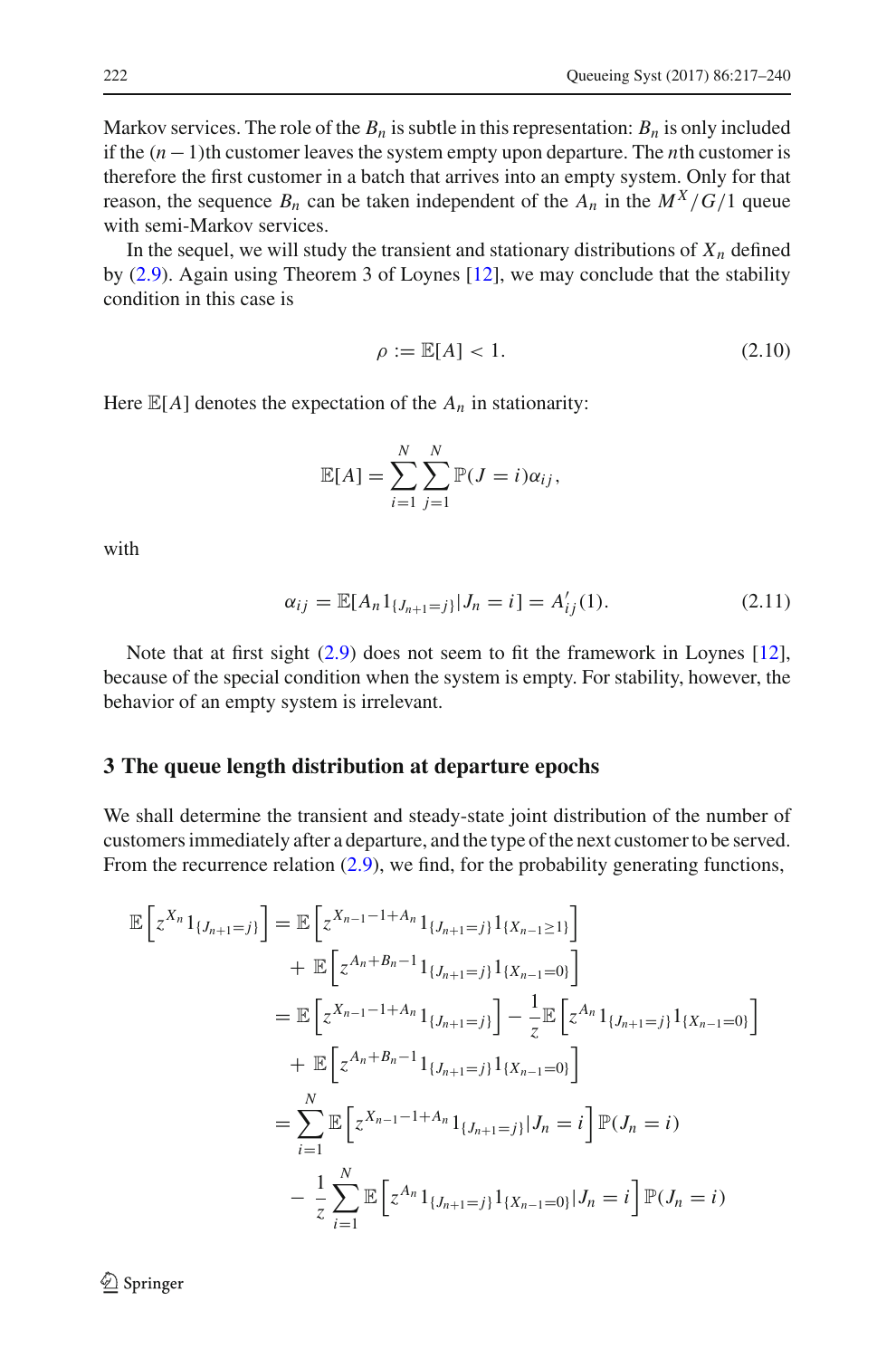+ 
$$
\sum_{i=1}^{N} \mathbb{E} \left[ z^{A_n + B_n - 1} 1_{\{J_{n+1} = j\}} 1_{\{X_{n-1} = 0\}} | J_n = i \right] \mathbb{P}(J_n = i),
$$
  
for  $n = 1, 2, 3, ..., j = 1, 2, ..., N.$ 

Now we exploit the fact that  $X_{n-1}$  and  $(A_n, J_{n+1})$  are conditionally independent given  $J_n$ , and the  $B_n$  are also independent of all other random variables:

$$
\mathbb{E}\left[z^{X_n}1_{\{J_{n+1}=j\}}\right] = \sum_{i=1}^N \mathbb{E}\left[z^{X_{n-1}-1}|J_n=i\right] \mathbb{E}\left[z^{A_n}1_{\{J_{n+1}=j\}}|J_n=i\right] \mathbb{P}(J_n=i)
$$
  
+  $\frac{B(z)-1}{z} \sum_{i=1}^N \mathbb{E}\left[z^{A_n}1_{\{J_{n+1}=j\}}|J_n=i\right] \mathbb{P}(X_{n-1}=0|J_n=i) \mathbb{P}(J_n=i)$   
=  $\frac{1}{z} \sum_{i=1}^N \mathbb{E}\left[z^{X_{n-1}}1_{\{J_{n}=i\}}\right] \mathbb{E}\left[z^{A_n}1_{\{J_{n+1}=j\}}|J_n=i\right]$   
+  $\frac{B(z)-1}{z} \sum_{i=1}^N \mathbb{E}\left[z^{A_n}1_{\{J_{n+1}=j\}}|J_n=i\right] \mathbb{P}(X_{n-1}=0|J_n=i) \mathbb{P}(J_n=i),$   
for  $n=1,2,3,..., j=1,2,..., N.$  (3.1)

## **3.1 Steady-state analysis**

In this subsection, we restrict ourselves to the steady-state queue length distribution, assuming that the stability condition [\(2.10\)](#page-5-1) holds. In the next subsection, we will analyze the transient behavior of the queue length.

It will be useful to introduce some further notation: for  $i = 1, 2, \ldots, N$ ,

<span id="page-6-0"></span>
$$
A_i(z) = \sum_{j=1}^{N} A_{ij}(z),
$$
\n(3.2)

and,

$$
\alpha_i = \sum_{j=1}^N \alpha_{ij},\tag{3.3}
$$

where the  $\alpha_{ij}$  are defined in [\(2.11\)](#page-5-2). Furthermore, for  $j = 1, 2, ..., N$ ,  $|z| \leq 1$ :

$$
f_j(z) = \lim_{n \to \infty} \mathbb{E}\left[z^{X_n} 1_{\{J_{n+1} = j\}}\right],\tag{3.4}
$$

$$
f_j(0) = \lim_{n \to \infty} \mathbb{P}(X_n = 0, J_{n+1} = j),
$$
\n(3.5)

<span id="page-6-1"></span><sup>2</sup> Springer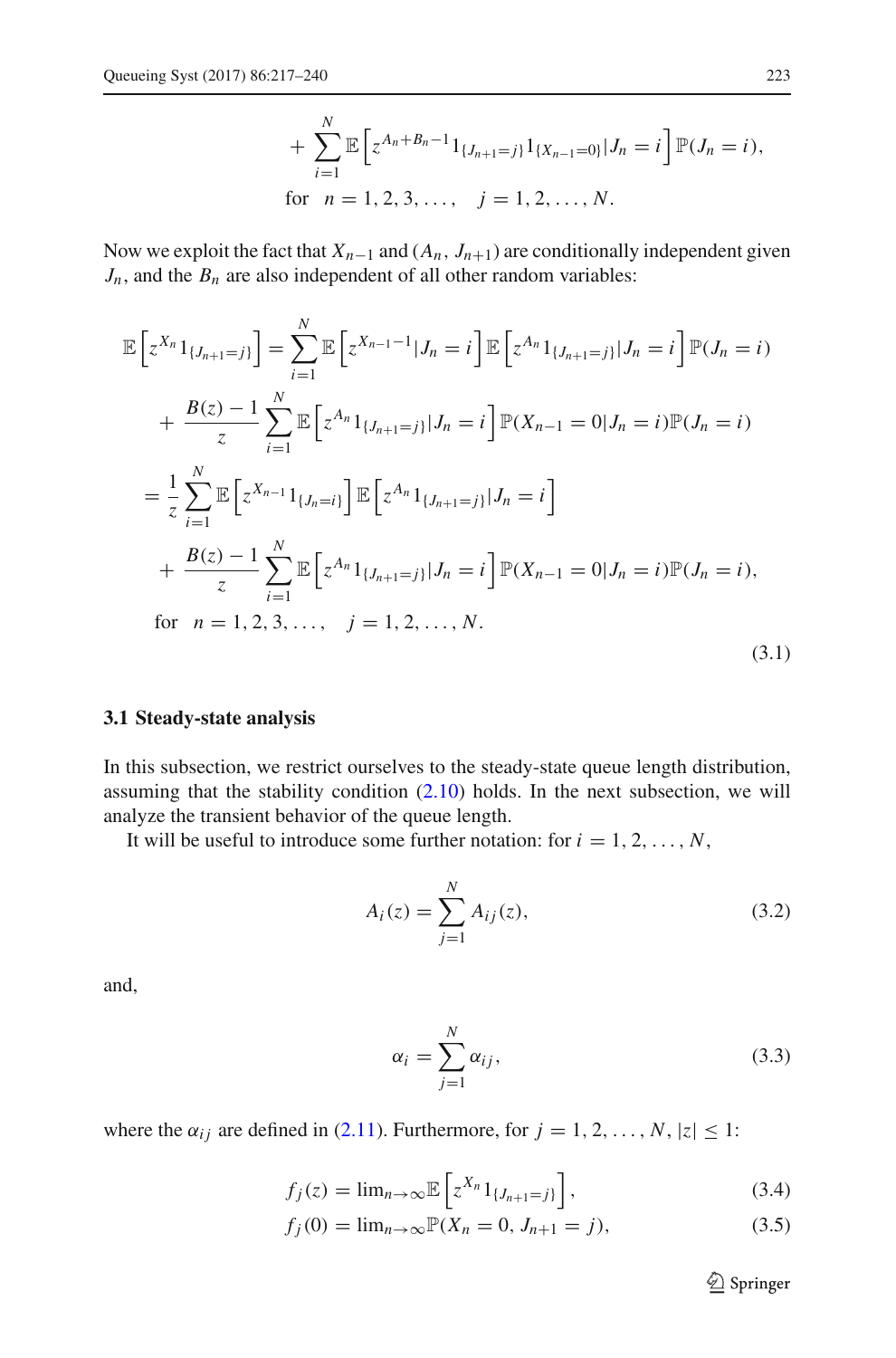and note that

$$
f_j(1) = \lim_{n \to \infty} \mathbb{P}(J_{n+1} = j) = \mathbb{P}(J = j).
$$
 (3.6)

The probability generating function of the steady-state queue length distribution immediately after a departure is denoted by

<span id="page-7-2"></span>
$$
F(z) = \sum_{j=1}^{N} f_j(z).
$$
 (3.7)

In steady state, Eq. [\(3.1\)](#page-6-0) leads to the following *N* equations:

$$
(z - A_{jj}(z))f_j(z) - \sum_{i=1, i \neq j}^{N} A_{ij}(z)f_i(z) = (B(z) - 1)\sum_{i=1}^{N} A_{ij}(z)f_i(0), \quad j = 1, 2, ..., N. \tag{3.8}
$$

We can also write these *N* linear equations in matrix form as

<span id="page-7-1"></span><span id="page-7-0"></span>
$$
M(z)^T f(z) = b(z),
$$

where

$$
M(z) = \begin{bmatrix} z - A_{11}(z) & -A_{12}(z) & \dots & -A_{1N}(z) \\ -A_{21}(z) & z - A_{22}(z) & \dots & -A_{2N}(z) \\ \dots & \dots & \dots & \dots \\ -A_{N1}(z) & -A_{N2}(z) & \dots & z - A_{NN}(z) \end{bmatrix},
$$
  

$$
f(z) = \begin{bmatrix} f_1(z) \\ f_2(z) \\ \dots \\ f_N(z) \end{bmatrix}, \quad b(z) = (B(z) - 1) \begin{bmatrix} \sum_{i=1}^{N} A_{i1}(z) f_i(0) \\ \sum_{i=1}^{N} A_{i2}(z) f_i(0) \\ \dots \\ \sum_{i=1}^{N} A_{iN}(z) f_i(0) \end{bmatrix}.
$$
 (3.9)

Therefore, solutions of the non-homogeneous linear system  $M(z)^T f(z) = b(z)$  are of the form

$$
f(z) = \frac{1}{\det M(z)^T} \left( \text{cof } M(z)^T \right)^T b(z), \text{ provided } \det M(z) \neq 0. \tag{3.10}
$$

Here cof  $M(z)^T$  is the cofactor matrix of  $M(z)^T$ . It remains to find the values of  $f_1(0), f_2(0), \ldots, f_N(0)$ . We shall derive *N* linear equations for  $f_1(0), f_2(0), \ldots$  $f_N(0)$ .

## **First equation:**

Note that  $M(z)^T f(z) = b(z)$ , which implies that

$$
\lim_{z \to 1} \frac{1}{z - 1} \hat{e} M(z)^T f(z) = \lim_{z \to 1} \frac{1}{z - 1} \hat{e} b(z),
$$

where  $\hat{e}$  is a row vector with all entries one.

<sup>2</sup> Springer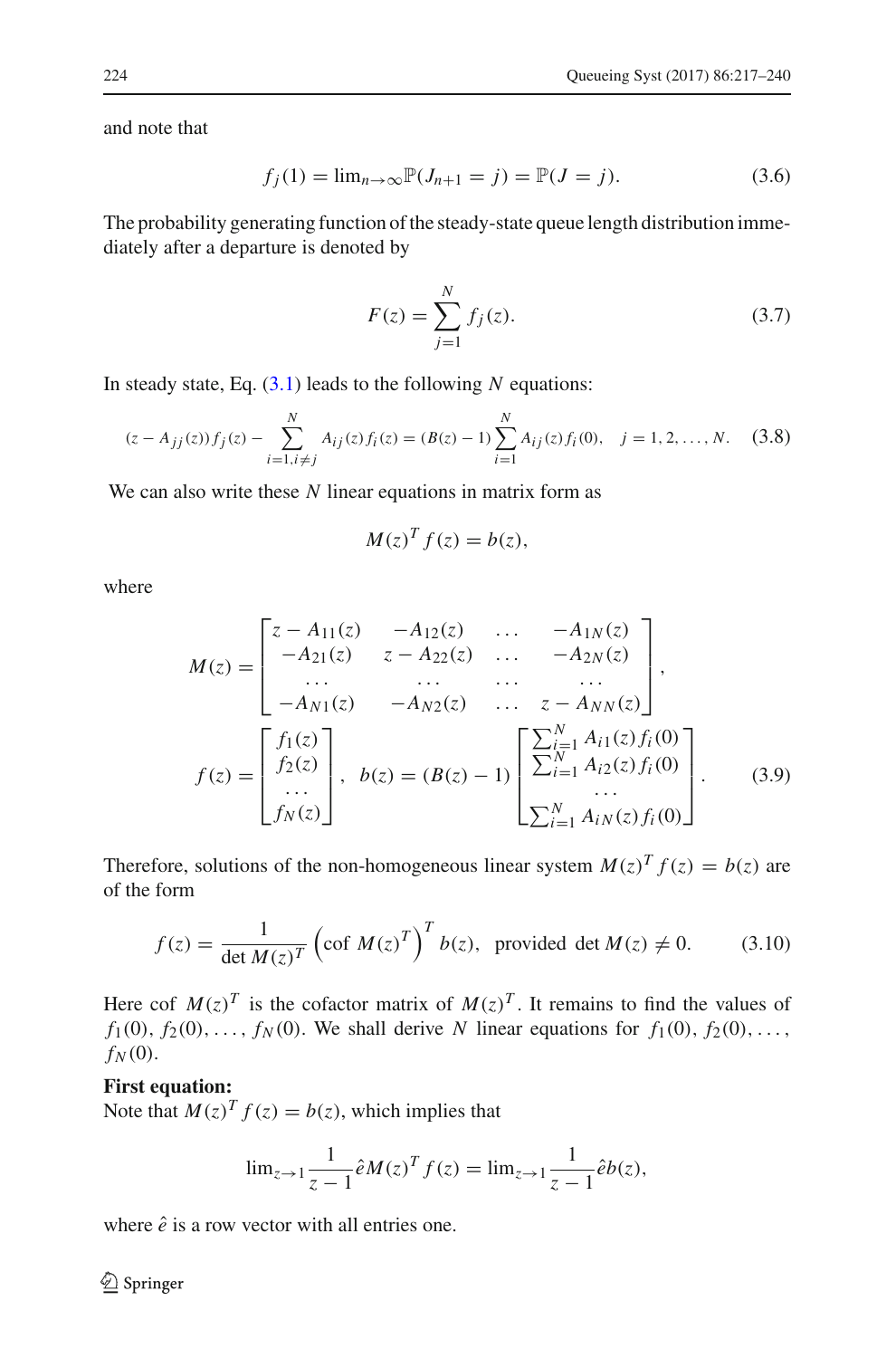After simplification, we can write this as

$$
\lim_{z \to 1} \frac{\sum_{i=1}^{N} \left(z - \sum_{j=1}^{N} A_{ij}(z)\right) f_i(z)}{z - 1} = \lim_{z \to 1} \frac{B(z) - 1}{z - 1} \sum_{j=1}^{N} \sum_{i=1}^{N} A_{ij}(z) f_i(0).
$$

Using  $\sum_{i=1}^{N} f_i(1) = 1$  and  $\sum_{i=1}^{N} f_i(1)\alpha_i = \rho$ , and after simplification, we get

$$
\sum_{i=1}^{N} f_i(0) = \frac{1-\rho}{\mathbb{E}[B]}.
$$
\n(3.11)

#### **(N-1) remaining equations:**

To find the remaining  $N-1$  equations, we first prove that det  $M(z)$  has exactly *N* − 1 zeros in  $|z|$  < 1 and the zero  $z = 1$  on  $|z| = 1$ . Since  $f_i(z)$  is an analytic function in  $|z| < 1$ , the numerator of  $f_i(z)$  also has  $N-1$  zeros in the unit disk |*z*| < 1. As a consequence, these *N* − 1 zeros provide *N* − 1 linear equations for  $f_1(0), f_2(0), \ldots, f_N(0).$ 

To find the  $N-1$  zeros, we use a method that has also been applied in [\[2](#page-23-0)[,6](#page-23-13),[9\]](#page-23-14). It is based on the concept of (strict) diagonal dominance in a matrix. The proof consists of four steps:

- Step 1 Prove that each element on the diagonal of  $M(z)$  has exactly one zero in  $|z|$  < 1.
- Step 2 Introduce a matrix  $M(t, z)$ ,  $0 \le t \le 1$ , with  $M(1, z) = M(z)$ , and prove strict diagonal dominance of  $M(t, z)$ , i.e., each diagonal element of  $M(t, z)$  is in absolute value larger than the sum of the absolute values of the non-diagonal terms in the same row of the matrix.
- Step 3 Prove that det  $M(t, z)$  has exactly  $N$  zeros in  $|z| < 1$  and none on  $|z| = 1$  for  $0 \le t \le 1$ .
- Step 4 Use continuity of det  $M(t, z)$  in *t* for  $0 \le t < 1$  to prove that, indeed, det  $M(z)$ has  $N - 1$  zeros in  $|z| < 1$  and one zero  $z = 1$  on  $|z| = 1$ .

**Step 1:** Prove that each element on the diagonal of  $M(z)$  has exactly one zero in  $|z|$  < 1.

It follows from [\(3.9\)](#page-7-0) that  $M(z) = D(z) + O(z)$ , where  $D(z)$  is the diagonal matrix

$$
D(z) = \begin{bmatrix} z - A_{11}(z) & 0 & \dots & 0 \\ 0 & z - A_{22}(z) & \dots & 0 \\ \dots & \dots & \dots & \dots \\ 0 & 0 & \dots & z - A_{NN}(z) \end{bmatrix}, \quad (3.12)
$$

<span id="page-8-0"></span>and  $O(z)$  is the off-diagonal matrix which corresponds to  $M(z)$ .

**Proposition 1** det  $D(z)$  has exactly N zeros (counting multiplicities) in  $|z| < 1$  and *none satisfying*  $|z| = 1$ .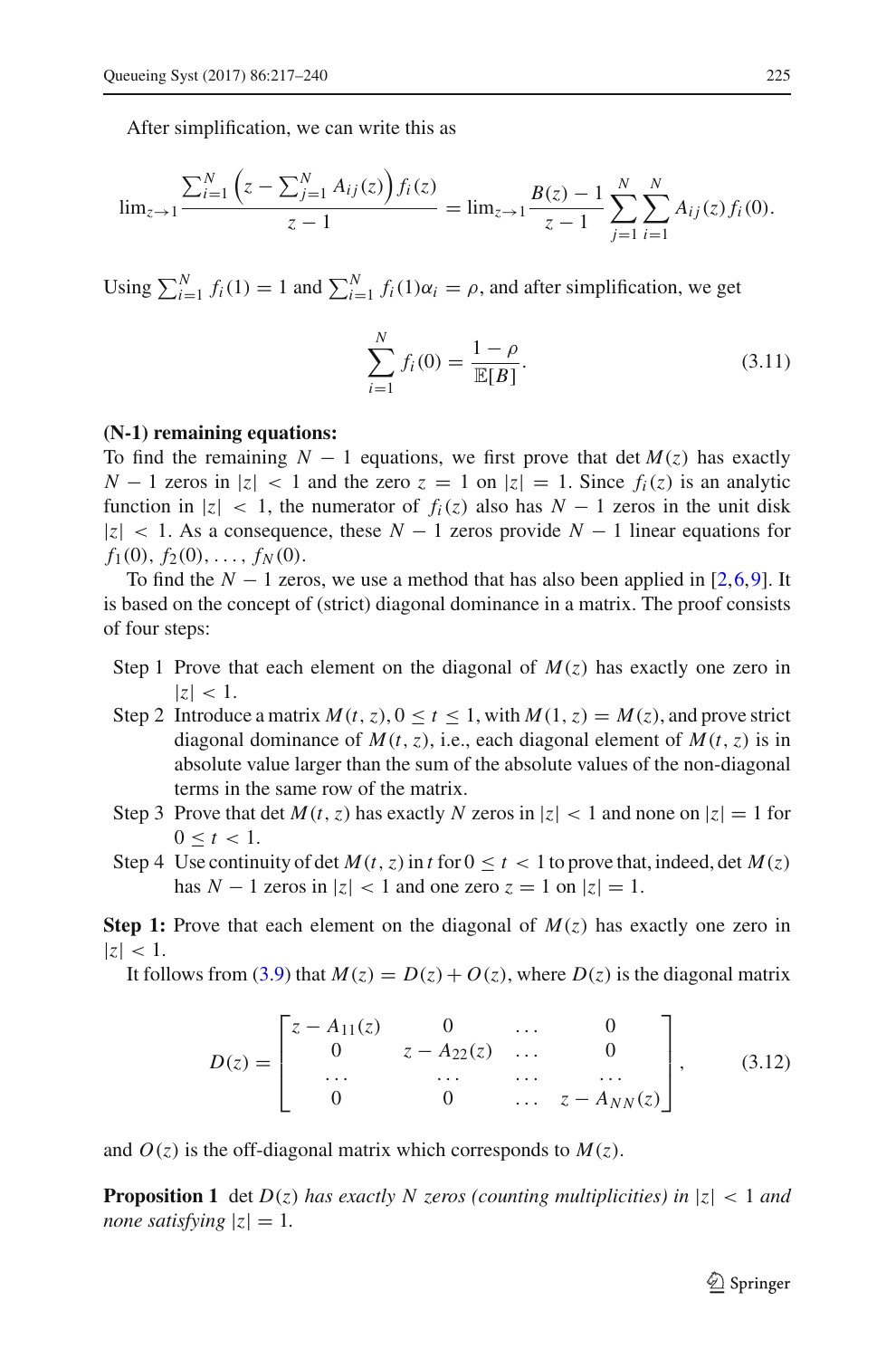*Proof* First observe that det  $D(z) = \prod_{i=1}^{N} (z - A_{ii}(z))$ . Because  $|\frac{A_{ii}(z)}{z}| \leq P_{ii} < 1$ on  $|z| = 1$ , Rouché's theorem implies that the numbers of zeros of  $\overline{z}$  and  $\overline{z} - A_{ii}(z)$ are the same in  $|z| < 1$ . *z* has exactly one zero in  $|z| < 1$ , and hence  $z - A_{ii}(z)$  also has exactly one zero in  $|z| < 1$ , for  $i = 1, 2, ..., N$ .

On  $|z| = 1$ ,  $|z - A_{ii}(z)|$  has no zeros, because  $|z - A_{ii}(z)| \ge |z| - |A_{ii}(z)| \ge$  $1 - P_{11} > 0.$ 

Hence det  $D(z)$  has N zeros in  $|z| < 1$  and none on  $|z| = 1$ .

<span id="page-9-0"></span>

Now we define the matrix  $M(t, z) := D(z) + t O(z)$ , where  $0 \le t \le 1$  is a real parameter. Note that  $M(0, z) = D(z)$  and  $M(1, z) = M(z)$ .

<span id="page-9-1"></span>**Step 2:** Prove diagonal dominance for matrix *M*(*t*,*z*).

**Proposition 2** det  $M(t, z) \neq 0$  for  $0 \leq t < 1$ ,  $|z| = 1$  and for  $t = 1$ ,  $|z| = 1$ ,  $z \neq 1$ . *Proof* Consider an arbitrary  $i \in \{1, 2, ..., N\}$ .

$$
|z - A_{ii}(z)| \ge |z| - |A_{ii}(z)|
$$
  
 
$$
\ge 1 - P_{ii} = \sum_{j \ne i} P_{ij} > t \sum_{j \ne i} P_{ij} \quad \text{for } 0 \le t < 1, |z| = 1. \quad (3.13)
$$

On the other hand,  $\sum_{j \neq i} |t A_{ij}(z)| \le t \sum_{j \neq i} P_{ij}$  for  $0 \le t < 1, |z| = 1$ .

Therefore,  $|z - A_{ii}(z)| > |t| \sum_{j \neq i} A_{ij}(z)|$  for  $0 \leq t < 1$ ,  $|z| = 1$ . This holds for  $i = 1, 2, \ldots, N$ .

Thus,  $M(t, z)$  is strictly diagonally dominant. This implies that  $M(t, z)$  is a nonsingular matrix, i.e., det  $M(t, z) \neq 0$ , for  $0 \leq t < 1$ ,  $|z| = 1$ . This concludes the proof for the case  $0 \le t < 1$ , with  $|z| = 1$ .

We next turn to the case  $t = 1$ ,  $|z| = 1$ ,  $z \neq 1$ , again considering an arbitrary *i* ∈ {1, 2, ..., *N*}. Now [\(3.13\)](#page-9-0) is replaced by  $|z - A_{ii}(z)| > \sum_{j \neq i} P_{ij}$  for  $|z| =$ 1, *z* ≠ 1. On the other hand,  $\sum_{j \neq i} |A_{ij}(z)| < \sum_{j \neq j} P_{ij}$ . Therefore,  $|z - A_{ii}(z)| >$  $|\sum_{j\neq i} A_{ij}(z)|$  for  $|z|=1, z\neq 1$ . This holds for  $i=1, 2, ..., N$ . In this way, we have proven the strict diagonal dominance, and hence the non-singularity, also for  $t = 1$ ,  $|z| = 1, z \neq 1.$ 

<span id="page-9-2"></span>**Step 3:** Prove that det  $M(t, z)$  has exactly  $N$  zeros in  $|z| < 1$  and none on  $|z| = 1$  for  $0 \le t \le 1$ .

**Proposition 3** *The function* det  $M(t, z)$  *has exactly N zeros in*  $|z| < 1$  *and none on*  $|z| = 1$  *for*  $0 \le t < 1$ *.* 

*Proof* Let  $n(t)$  be the number of zeros of det  $M(t, z)$  in  $|z| < 1$ . By the argument principle, see Evgrafov [\[8](#page-23-15), p. 97],

$$
n(t) = \frac{1}{2\pi i} \int_{|z|=1} \frac{\frac{\partial}{\partial z} \det M(t, z)}{\det M(t, z)} dz,
$$
\n(3.14)

where it should be noticed that det  $M(t, z) \neq 0$  on  $|z| = 1$  for  $0 \leq t < 1$  according to Proposition [2.](#page-9-1) Here,  $n(t)$  is a continuous integer-valued function of *t* for  $0 \le t < 1$  and  $n(0) = N$  according to Proposition 1. So  $n(t) = n(0) = N$ . and  $n(0) = N$  according to Proposition [1.](#page-8-0) So  $n(t) = n(0) = N$ .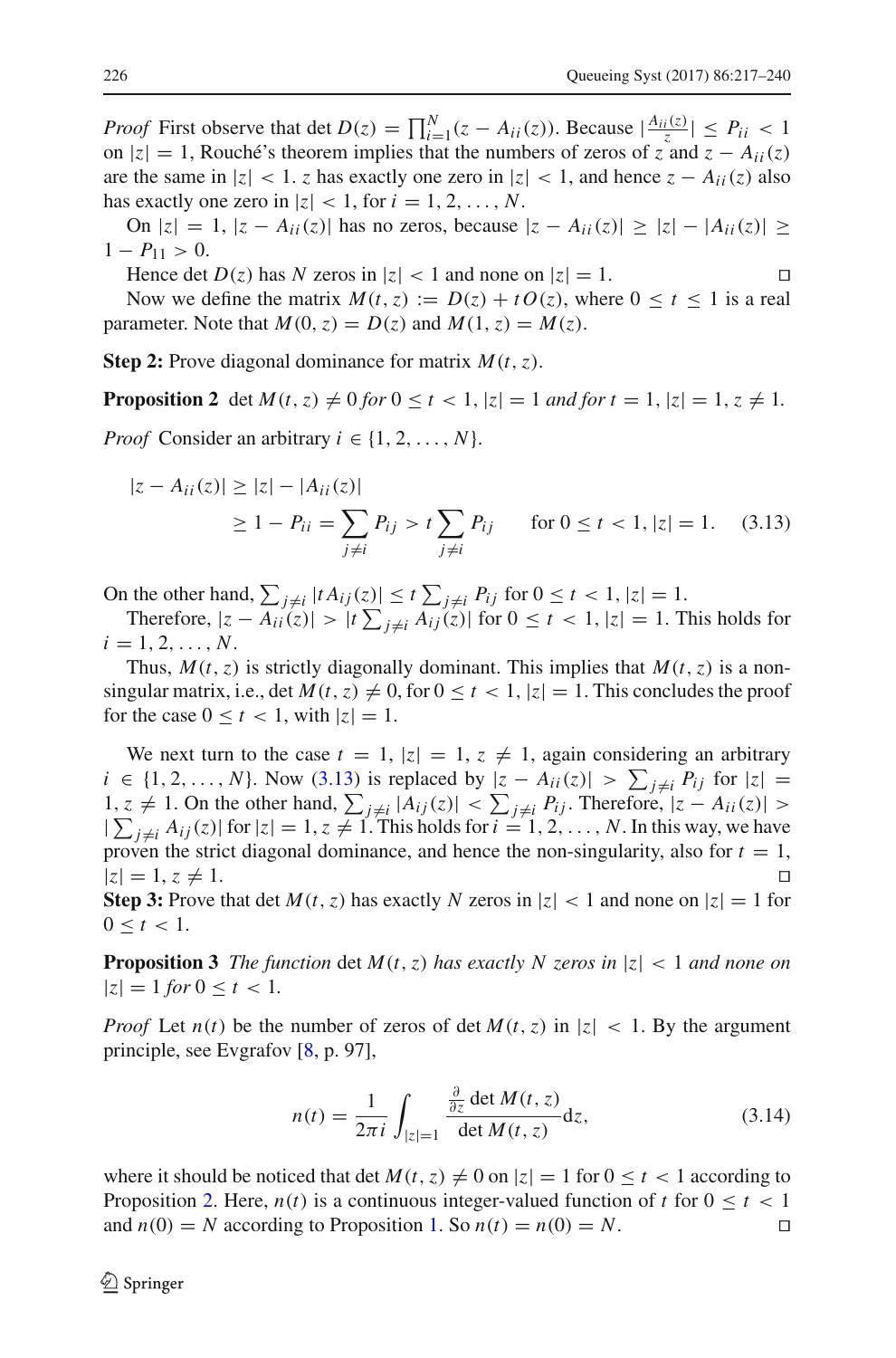From the above, we may conclude that det  $M(1, z) = M(z)$  has *at least N* zeros in the closed unit disk, because the zeros of det  $M(t, z)$  are continuous functions for  $0 \le t \le 1$ . Finally we need to prove that there are *exactly N* zeros in  $|z| \le 1$ , one of which  $(z = 1)$  lies on  $|z| = 1$ .

<span id="page-10-0"></span>**Step 4:** Use continuity of det  $M(t, z)$  in *t* for  $0 \le t \le 1$  to prove that det  $M(z)$  has  $N - 1$  zeros in  $|z| < 1$  and one zero  $z = 1$  on  $|z| = 1$ .

**Proposition 4**  $\frac{d}{dz} \{ det M(z) \} |_{z=1} > 0$  *and*  $z = 1$  *is a simple zero of* det  $M(z)$ *.* 

*Proof* Firstly,  $z = 1$  is a zero of det  $M(z)$ . Now we show that it is a simple zero. Use that  $\lim_{z \to 1} \frac{det M(z)}{z-1} = \frac{d}{dz} \{ det M(z) \}|_{z=1} > 0$ , where the inequality is a consequence of the stability condition. Hence,  $z = 1$  is a simple zero of det  $M(z)$ .

#### <span id="page-10-1"></span>**Proposition 5** *det*  $M(t, 1) > 0$  *for*  $0 \le t < 1$ *.*

*Proof* We shall exploit the fact that det  $M(t, 1)$  is the product of all eigenvalues of  $M(t, 1)$ . So we need to prove that the product of these eigenvalues is positive.

Consider the matrix  $I - M(t, 1)$ , where *I* is the identity matrix:

$$
I - M(t, 1) = \begin{bmatrix} P_{11} & tP_{12} & tP_{13} & \cdots & tP_{1N} \\ tP_{21} & P_{22} & tP_{23} & \cdots & tP_{2N} \\ tP_{31} & tP_{32} & P_{33} & \cdots & tP_{3N} \\ \vdots & \vdots & \vdots & & \vdots \\ tP_{N1} & tP_{N2} & tP_{N3} & P_{NN} \end{bmatrix}.
$$

Note that  $I - M(t, 1)$  is a substochastic matrix, so every eigenvalue of the matrix  $I - M(t, 1)$  lies in  $|z| < 1$ . Hence, every eigenvalue of the matrix  $M(t, 1)$  lies in  $|z - 1| < 1$ . *M*(*t*, 1) is a real matrix, so if *M*(*t*, 1) has a complex eigenvalue, then the conjugate of this complex eigenvalue is also one of the eigenvalues of  $M(t, 1)$ . This implies that if  $M(t, 1)$  has complex eigenvalues, then the product of these complex eigenvalues is positive. The product of the real eigenvalues is also positive because every eigenvalue of the matrix  $M(t, 1)$  lies in  $|z - 1| < 1$ . This concludes the proof.  $\Box$ 

**Proposition 6** *The function* det  $M(z)$  *has exactly*  $N-1$  *zeros in*  $|z| < 1$  *and one zero on*  $|z| = 1$  (*at*  $z = 1$ ).

*Proof* We follow the argument of Gail et al. [\[9](#page-23-14), p. 372]. By letting  $t \rightarrow 1$  in Propo-sition [3,](#page-9-2) it follows that det  $M(z)$  has at least *N* zeros in  $|z| \le 1$ . By Proposition [4,](#page-10-0) given  $\epsilon > 0$ , there is a real  $z'$ ,  $1 - \epsilon < z' < 1$ , such that det  $M(z')$  is negative. By continuity, there is a real  $t'$ ,  $1 - \epsilon < t' < 1$ , such that det  $M(t', z')$  is negative. Since det  $M(t', 1)$  is positive according to Proposition [5,](#page-10-1) there is a real  $z'', z' < z'' < 1$ with det  $M(t', z'') = 0$ . Thus, the zero of det  $M(z)$  at  $z = 1$  is the limit of a zero of det  $M(t, z)$  from inside the unit disk. As  $t \to 1$ , the limiting positions of the N zeros of det  $M(t, z)$  are: one at  $z = 1$  and the other  $N - 1$  in  $|z| < 1$ .  $\Box$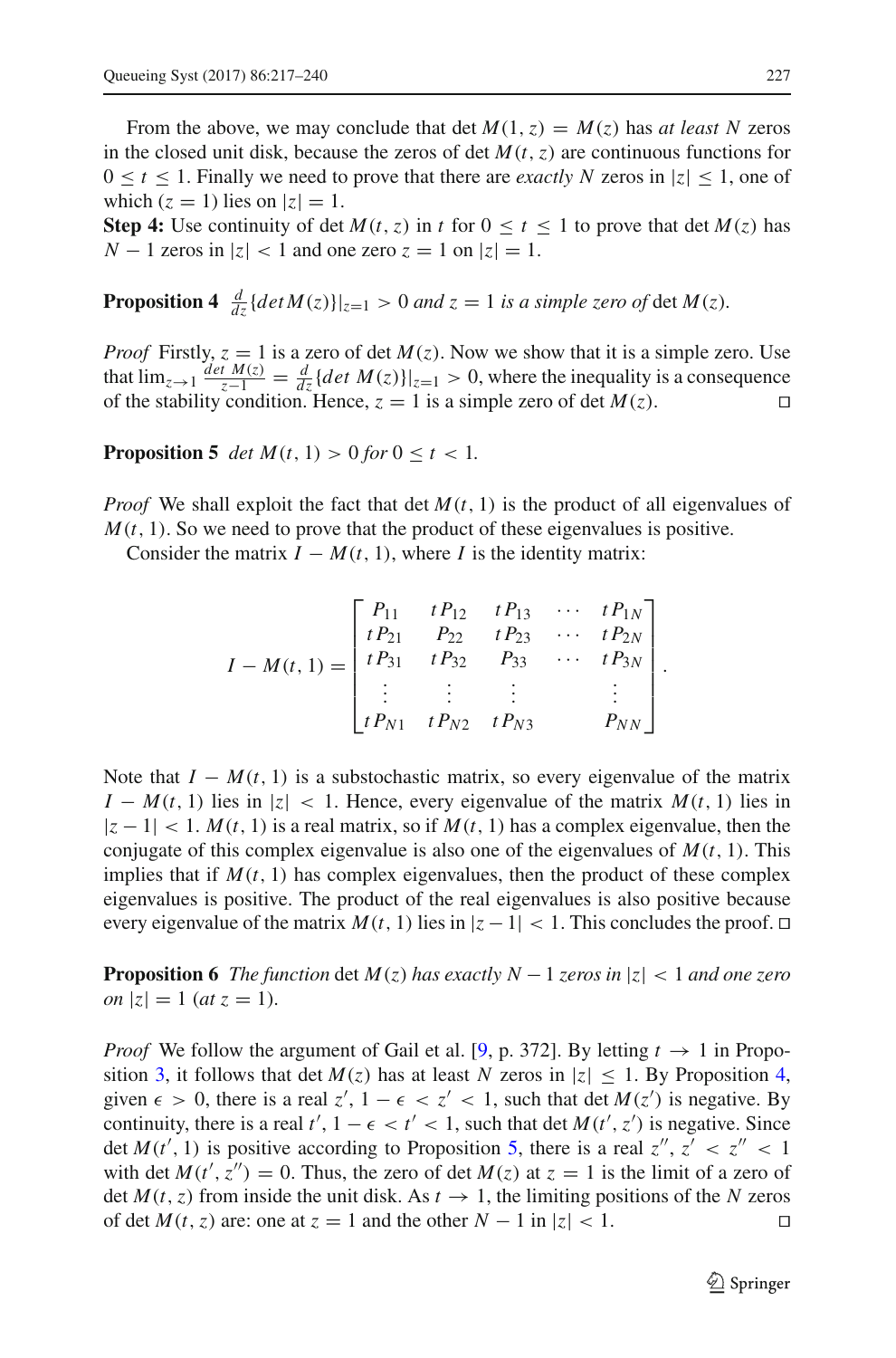## **3.2 Transient analysis**

In this subsection, we shall determine the transient behavior of the probability generating function of the number of customers. The analysis proceeds largely analogously to the stationary case. In fact, for the transient analysis, it turns out to be less involved to demonstrate the location of the roots. We define

<span id="page-11-0"></span>
$$
f_j(r, z) = \sum_{n=0}^{\infty} r^n \mathbb{E} \left[ z^{X_n} 1_{\{J_{n+1} = j\}} \right] \text{ for } |r| < 1, j = 1, 2, ..., N,
$$
 (3.15)

so that

$$
f_j(r,0) = \sum_{n=0}^{\infty} r^n \mathbb{P}(X_n = 0, J_{n+1} = j).
$$
 (3.16)

Using [\(3.1\)](#page-6-0) with  $\mathbb{E}\left[z^{A_n}1_{\{J_{n+1}=j\}}|J_n=i\right] = A_{ij}(z)$  in [\(3.15\)](#page-11-0), we get

$$
f_j(r, z) = \mathbb{E}\left[z^{X_0}1_{\{J_1=j\}}\right] + \frac{1}{z} \sum_{i=1}^N A_{ij}(z) \sum_{n=1}^\infty r^n \mathbb{E}\left[z^{X_{n-1}}1_{\{J_n=i\}}\right]
$$
  
+  $\left(\frac{B(z) - 1}{z}\right) \sum_{i=1}^N A_{ij}(z) \sum_{n=1}^\infty r^n \mathbb{P}(X_{n-1} = 0, J_n = i)$   
=  $z^{X_0} \mathbb{P}(J_1 = j) + \frac{1}{z} \sum_{i=1}^N A_{ij}(z) \sum_{n=0}^\infty r^{n+1} \mathbb{E}\left[z^{X_n}1_{\{J_{n+1}=i\}}\right]$   
+  $r \left(\frac{B(z) - 1}{z}\right) \sum_{i=1}^N A_{ij}(z) f_i(r, 0),$ 

provided the initial number of customers in the system is deterministic and equal to *x*0.

Using [\(3.15\)](#page-11-0) and after simplification, we get the following *N* equations:

$$
(z - rA_{jj}(z))f_j(r, z) - r \sum_{i=1, i \neq j}^{N} A_{ij}(z)f_i(r, z) = z^{X_0 + 1} \mathbb{P}(J_1 = j)
$$
  
+  $r (B(z) - 1) \sum_{i=1}^{N} A_{ij}(z)f_i(r, 0), \quad j = 1, 2, ..., N.$  (3.17)

We can also write these *N* linear equations in matrix form as

<span id="page-11-1"></span>
$$
M(r, z)^T f(r, z) = b(r, z),
$$

<sup>2</sup> Springer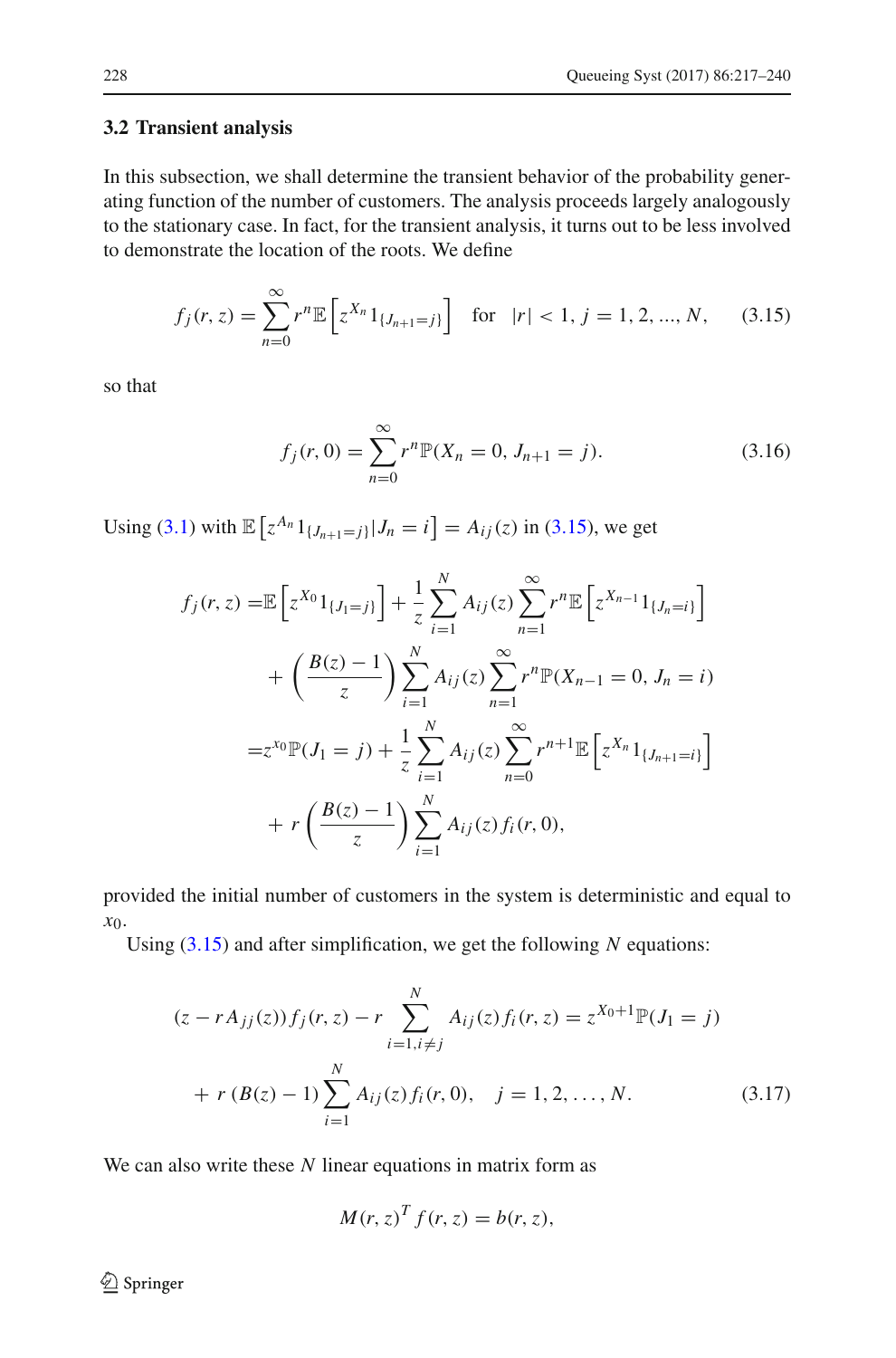where

$$
M(r, z) = \begin{bmatrix} z - rA_{11}(z) & -rA_{12}(z) & \dots & -rA_{1N}(z) \\ -rA_{21}(z) & z - rA_{22}(z) & \dots & -rA_{2N}(z) \\ \dots & \dots & \dots & \dots \\ -rA_{N1}(z) & -rA_{N2}(z) & \dots & z - rA_{NN}(z) \end{bmatrix},
$$
  

$$
f(r, z) = \begin{bmatrix} f_1(r, z) \\ f_2(r, z) \\ \dots \\ f_N(r, z) \end{bmatrix},
$$
  

$$
b(r, z) = z^{X_0+1} \begin{bmatrix} \mathbb{P}(J_1 = 1) \\ \mathbb{P}(J_1 = 2) \\ \dots \\ \mathbb{P}(J_1 = N) \end{bmatrix} + r(B(z) - 1) \begin{bmatrix} \sum_{i=1}^{N} A_{i1}(z) f_i(r, 0) \\ \sum_{i=1}^{N} A_{i2}(z) f_i(r, 0) \\ \dots \\ \sum_{i=1}^{N} A_{iN}(z) f_i(r, 0) \end{bmatrix}.
$$

Therefore, solutions of the non-homogeneous linear system  $M(r, z)^T f(r, z) = b(r, z)$ are of the form

$$
f(r, z) = \frac{1}{\det M(r, z)^T} (\text{cof } M(r, z)^T)^T b(r, z), \text{ provided det } M(r, z) \neq 0. \quad (3.18)
$$

It remains to find the values of  $f_1(r, 0)$ ,  $f_2(r, 0)$ , ...,  $f_N(r, 0)$ . We shall derive *N* linear equations for  $f_1(r, 0), f_2(r, 0), \ldots, f_N(r, 0)$ .

To find *N* linear equations for  $f_1(r, 0)$ ,  $f_2(r, 0)$ , ...,  $f_N(r, 0)$ , we first prove that det  $M(r, z)$  has exactly  $N$  zeros for fixed  $r$  in  $|z| < 1$ . Since  $M(r, z) = zI - rA(z)$ , det  $M(r, z)$  is a continuous function in *r* for  $0 \le r \le 1$ , and therefore the zeros are continuous in  $0 \le r \le 1$ .

*Remark* It is worth emphasizing that it is at this point that our approach is different from the analysis by Neuts [\[14](#page-23-2)] and Çinlar [\[4](#page-23-7)]. We do not require for each pair of elementary roots that they either be strictly different for all values of  $0 \le r \le 1$  or coincide for all  $0 \le r \le 1$ . The main price to pay is that we can not use that the roots are analytic in *r* and we can therefore not obtain the stationary distribution from the transient distribution as  $r \to 1$ .

Compared to the steady-state analysis, the proof is simpler and only consists of two steps:

<span id="page-12-0"></span>**Step 1:** Prove diagonal dominance of the matrix *M*(*r*,*z*).

**Proposition 7** det  $M(r, z) \neq 0$  for  $0 \leq r < 1$ ,  $|z| = 1$ .

*Proof* Consider an arbitrary  $i \in \{1, 2, ..., N\}$ .

$$
|z - rA_{ii}(z)| \ge |z| - r|A_{ii}(z)|
$$
  
> 1 - P<sub>ii</sub> =  $\sum_{j \ne i} P_{ij}$  >  $r \sum_{j \ne i} P_{ij}$  for  $0 \le r < 1, |z| = 1$ . (3.19)

On the other hand,  $\sum_{j \neq i} |r A_{ij}(z)| \leq r \sum_{j \neq i} P_{ij}$  for  $0 \leq r < 1, |z| = 1$ .

<sup>2</sup> Springer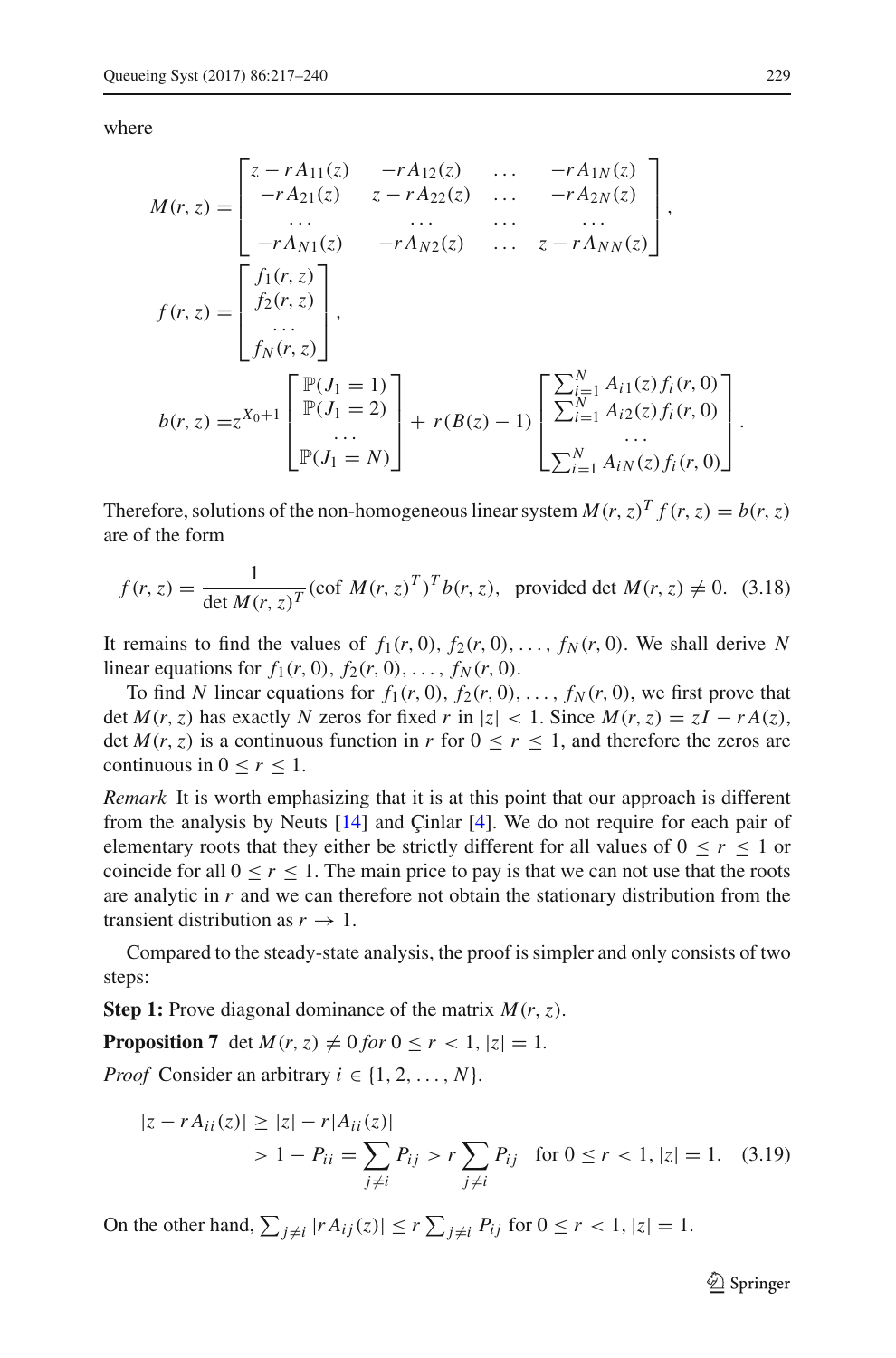Therefore,  $|z - rA_{ii}(z)| > |r \sum_{j \neq i} A_{ij}(z)|$  for  $0 \leq r < 1$ ,  $|z| = 1$ . This holds for  $i = 1, 2, \ldots, N$ .

Thus,  $M(r, z)$  is strictly diagonally dominant. This implies that  $M(r, z)$  is a nonsingular matrix, i.e., det  $M(r, z) \neq 0$ , for  $0 \leq r < 1$ ,  $|z| = 1$ . This completes the proof.  $\Box$ 

**Step 2:** Prove that det  $M(r, z)$  has exactly N zeros in  $|z| < 1$  for  $0 \le r < 1$ .

**Proposition 8** *The function* det  $M(r, z)$  *has exactly N zeros in*  $|z| < 1$  *for*  $0 \le r < 1$ *.* 

*Proof* Let  $n(r)$  be the number of zeros of det  $M(r, z)$  in  $|z| < 1$ . As before, by the argument principle [\[8,](#page-23-15) p. 97],

$$
n(r) = \frac{1}{2\pi i} \int_{|z|=1} \frac{\frac{\partial}{\partial z} \det M(r, z)}{\det M(r, z)} dz,
$$
\n(3.20)

where it should be noticed that det  $M(r, z) \neq 0$  on  $|z| = 1$  for  $0 \leq r < 1$  according to Proposition [7.](#page-12-0) Here,  $n(r)$  is a continuous integer-valued function of r for  $0 \le r < 1$ and  $n(0) = N$  because det  $M(0, z) = z^n$ . So  $n(r) = n(0) = N$ .

# <span id="page-13-0"></span>**4 Poisson batch arrivals: stationary queue length at arrival and arbitrary epochs**

In the previous section, we determined the stationary and the transient queue length distributions at departure times of customers. In the general framework, the exact arrival process of customers is not specified, but for the model with Poisson batch arrivals, we can obtain the stationary queue length distribution at *arbitrary time*, at *batch arrival instants* and at *customer arrival instants*. Because of PASTA, the distribution of the number of customers already in system just before a new batch arrives (let us denote this by a generic random variable  $X^{ba}$ ) coincides with the distribution of the number of customers in the system at an arbitrary time (*Xarb*). The number of customers at customer arrival instants (denoted with  $X^{ca}$ ) needs to be further specified, because with batch arrivals all customers in the same batch have the same arrival time. As noted previously, customers within one batch are assumed to be (randomly) ordered. Although they arrive at the same time, they see different numbers of customers in front of them. In particular, the last customer in a batch sees all the customers that were already in the system *plus* all other customers (excluding him/her) arriving in the same batch. In the *customer average* distribution at arrival times, this must be taken into account. In Fig. [1](#page-14-1) we depict three batch arrivals, two of which contain multiple customers and thus coincide with more than one customer arrival. Applying a simple level crossing argument with the aid of Fig. [1,](#page-14-1) it is readily seen that the distributions of *X* (at departure times) and  $X^{ca}$  must coincide: indeed, for each level  $k = 1, 2, \ldots$ , customer departures that decrease the queue length from  $k$  to  $k - 1$  must be matched by customer arrivals increasing the level from  $k - 1$  to  $k$  (since the arrival of each customer within a batch is counted separately, the difference can be at most 1, which is negligible in the long run).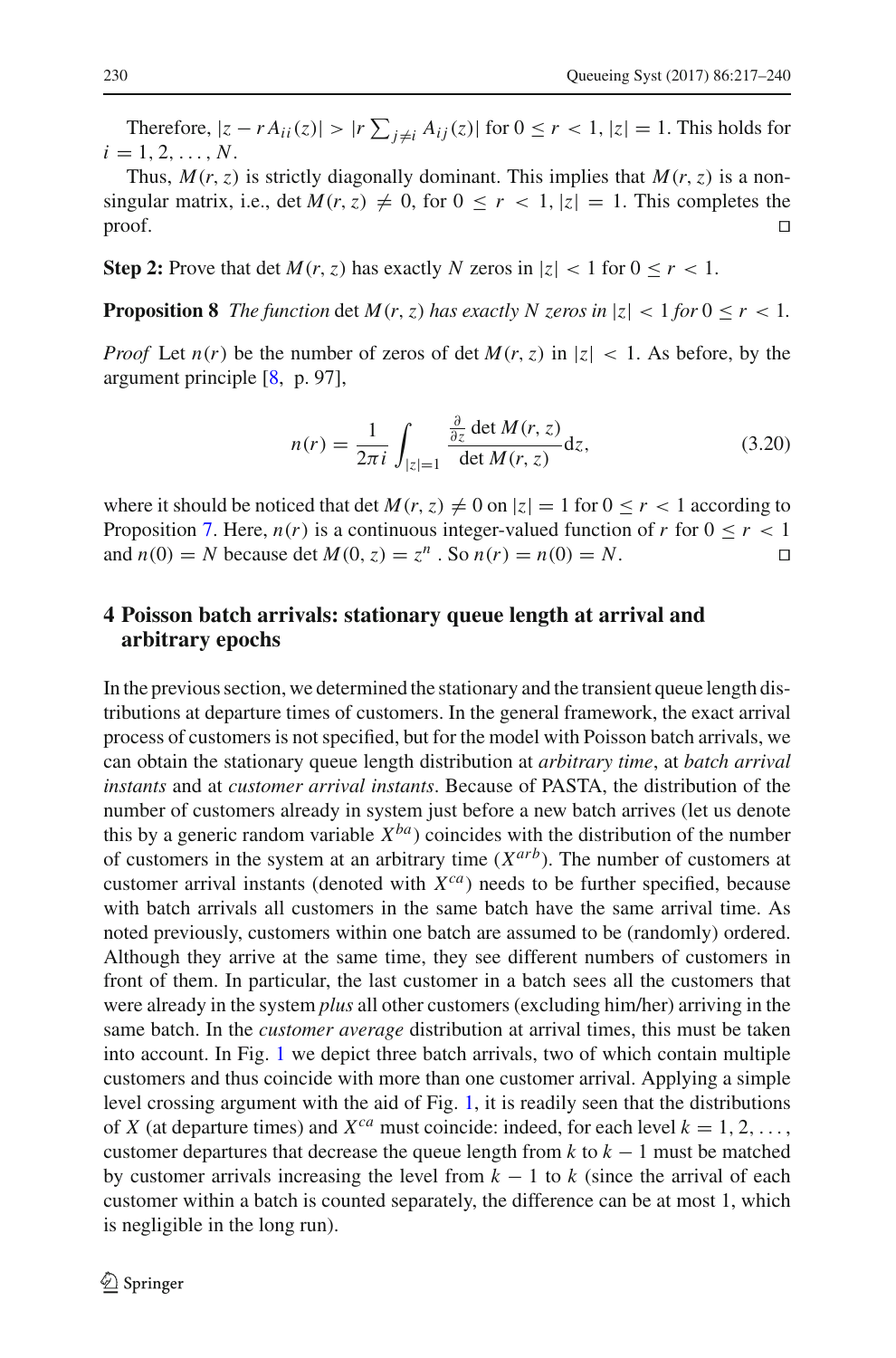

<span id="page-14-1"></span>**Fig. 1** Up- and down-crossing

We can also link the distributions of  $X^{ba}$  and  $X^{ca}$ : A customer in an arriving batch sees in front of him the number of customers already in the system  $(X^{ba})$  and the number of customers in front of him in the same batch. For an arbitrary customer in the batch, the number of customers in front of him in the same batch has the forward recurrence distribution of *B*. Summarizing:

$$
\mathbb{E}\left[z^{X}\right] = \mathbb{E}\left[z^{X^{ca}}\right] = \mathbb{E}\left[z^{X^{ba}}\right] \frac{1 - B(z)}{\mathbb{E}[B](1 - z)},\tag{4.1}
$$

where we use independence of the batch size and the number of customers already in system, and

$$
\mathbb{E}\left[z^{X^{arb}}\right] = \mathbb{E}\left[z^{X^{ba}}\right].\tag{4.2}
$$

From these relations, we can obtain all the required distributions. It can be verified that these distributions agree with the results from Chaudhry[\[3](#page-23-16)] for the model without dependencies between successive service times.

## <span id="page-14-0"></span>**5 The queueing model with two customer types : departure epochs**

In this section, we restrict ourselves to the case of two customer types, i.e.,  $N = 2$ . In this case, we are able to give an explicit expression for the probability generating function of the number of customers in the system immediately after a departure. For the steady-state behavior, it follows from  $(3.8)$  that

$$
f_1(z) = \frac{\left(B(z) - 1\right)\left(f_1(0)\left(zA_{11}(z) + A_{12}(z)A_{21}(z) - A_{11}(z)A_{22}(z)\right) + zf_2(0)A_{21}(z)\right)}{(z - A_{11}(z))(z - A_{22}(z)) - A_{12}(z)A_{21}(z)},\tag{5.1}
$$

<span id="page-14-2"></span> $\mathcal{D}$  Springer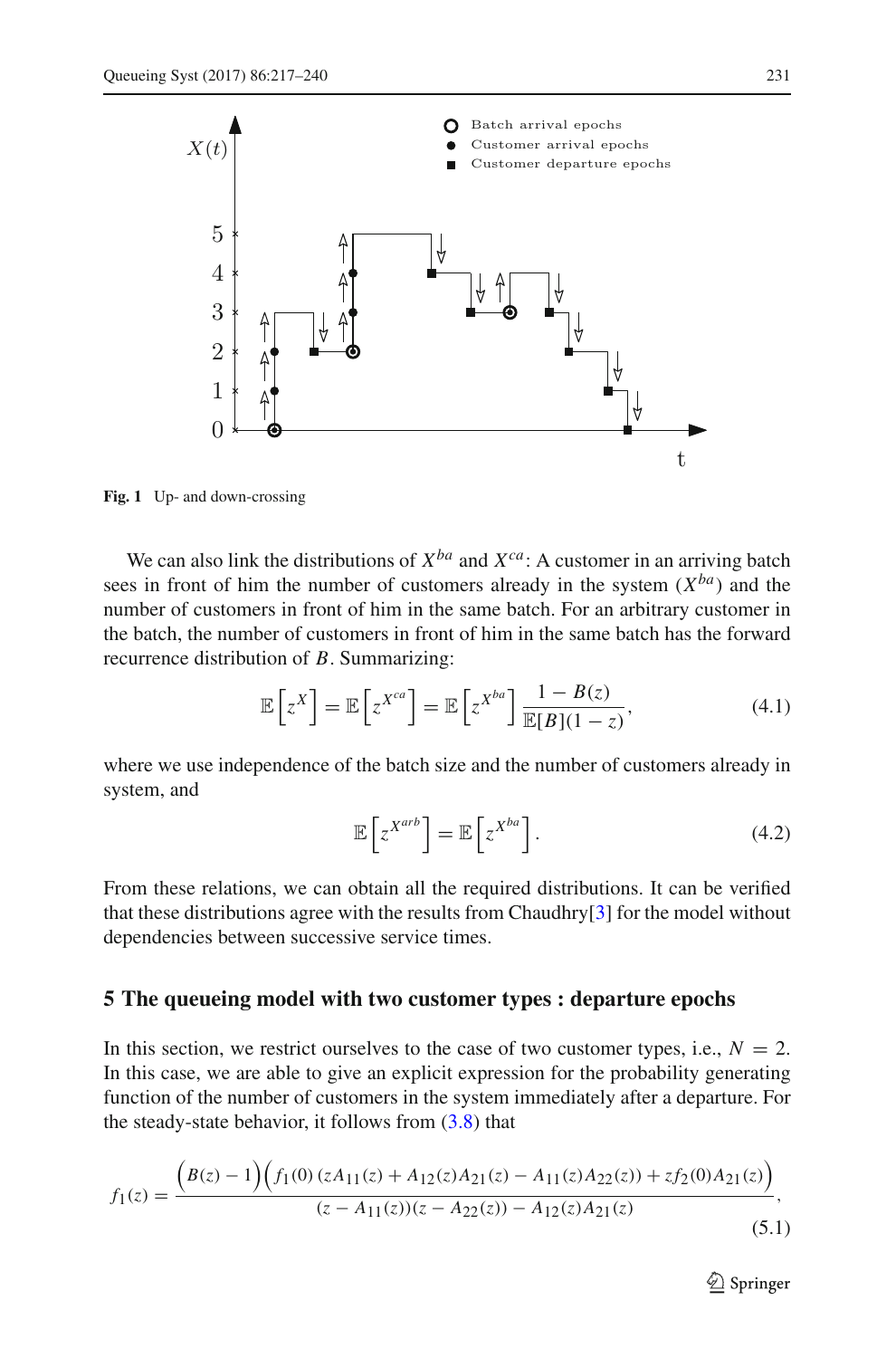$$
f_2(z) = \frac{\left(B(z) - 1\right)\left(zf_1(0)A_{12}(z) + f_2(0)\left(zA_{22}(z) + A_{12}(z)A_{21}(z) - A_{11}(z)A_{22}(z)\right)\right)}{(z - A_{11}(z))(z - A_{22}(z)) - A_{12}(z)A_{21}(z)},\tag{5.2}
$$

where

$$
f_1(0) = \frac{1 - \rho}{\mathbb{E}[B]} \frac{A_{11}(\hat{z}) - \hat{z}}{A_{11}(\hat{z}) + A_{12}(\hat{z}) - \hat{z}}, \quad f_2(0) = \frac{1 - \rho}{\mathbb{E}[B]} \frac{A_{22}(\hat{z}) - \hat{z}}{A_{21}(\hat{z}) + A_{22}(\hat{z}) - \hat{z}},
$$
(5.3)

so that  $f_1(0) + f_2(0) = \frac{1-\rho}{\mathbb{E}[B]}$ , and  $z = \hat{z}$  is the zero of  $(z - A_{11}(z))(z - A_{22}(z))$  –  $A_{12}(z)A_{21}(z)$  with  $|\hat{z}| < 1$ .

It is noted that the probability generating function of  $X_n$  in steady state is

<span id="page-15-0"></span>
$$
F(z) = \lim_{n \to \infty} \mathbb{E}\left[z^{X_n}\right].
$$

From Eq. [\(3.7\)](#page-7-2), for  $N = 2$ , we can write  $F(z)$  as the sum of  $f_1(z)$  and  $f_2(z)$ , i.e.,

$$
F(z) = f_1(z) + f_2(z).
$$

After substituting the values of  $f_1(z)$  and  $f_2(z)$  from Eqs. [\(5.1\)](#page-14-2) and [\(5.2\)](#page-15-0), respectively, we obtain  $F(z)$  as

$$
F(z) = \frac{z(B(z) - 1)\Big(f_1(0)(A_{11}(z) + A_{12}(z)) + f_2(0)(A_{21}(z) + A_{22}(z))\Big)}{(z - A_{11}(z))(z - A_{22}(z)) - A_{12}(z)A_{21}(z)} + \frac{(B(z) - 1)(f_1(0) + f_2(0))\Big(A_{12}(z)A_{21}(z) - A_{11}(z)A_{22}(z)\Big)}{(z - A_{11}(z))(z - A_{22}(z)) - A_{12}(z)A_{21}(z)}.
$$

Equation [\(3.2\)](#page-6-1) states that  $A_i(z) = A_{i1}(z) + A_{i2}(z)$  for  $i = 1, 2$ . After substituting the values of  $f_i(0)$  and  $A_i(z)$  for  $i = 1, 2, F(z)$  becomes

$$
F(z) = \frac{z(B(z) - 1)(1 - \rho)\Big(c_1A_1(z) + c_2A_2(z)\Big)}{\mathbb{E}[B]\Big((z - A_{11}(z))(z - A_{22}(z)) - A_{12}(z)A_{21}(z)\Big)} + \frac{(B(z) - 1)(1 - \rho)\Big(A_{12}(z)A_{21}(z) - A_{11}(z)A_{22}(z)\Big)}{\mathbb{E}[B]\Big((z - A_{11}(z))(z - A_{22}(z)) - A_{12}(z)A_{21}(z)\Big)},
$$

where  $c_1 = \frac{A_{11}(\hat{z}) - \hat{z}}{A_{11}(\hat{z}) + A_{12}(\hat{z}) - \hat{z}}, c_2 = \frac{A_{22}(\hat{z}) - \hat{z}}{A_{21}(\hat{z}) + A_{22}(\hat{z}) - \hat{z}}.$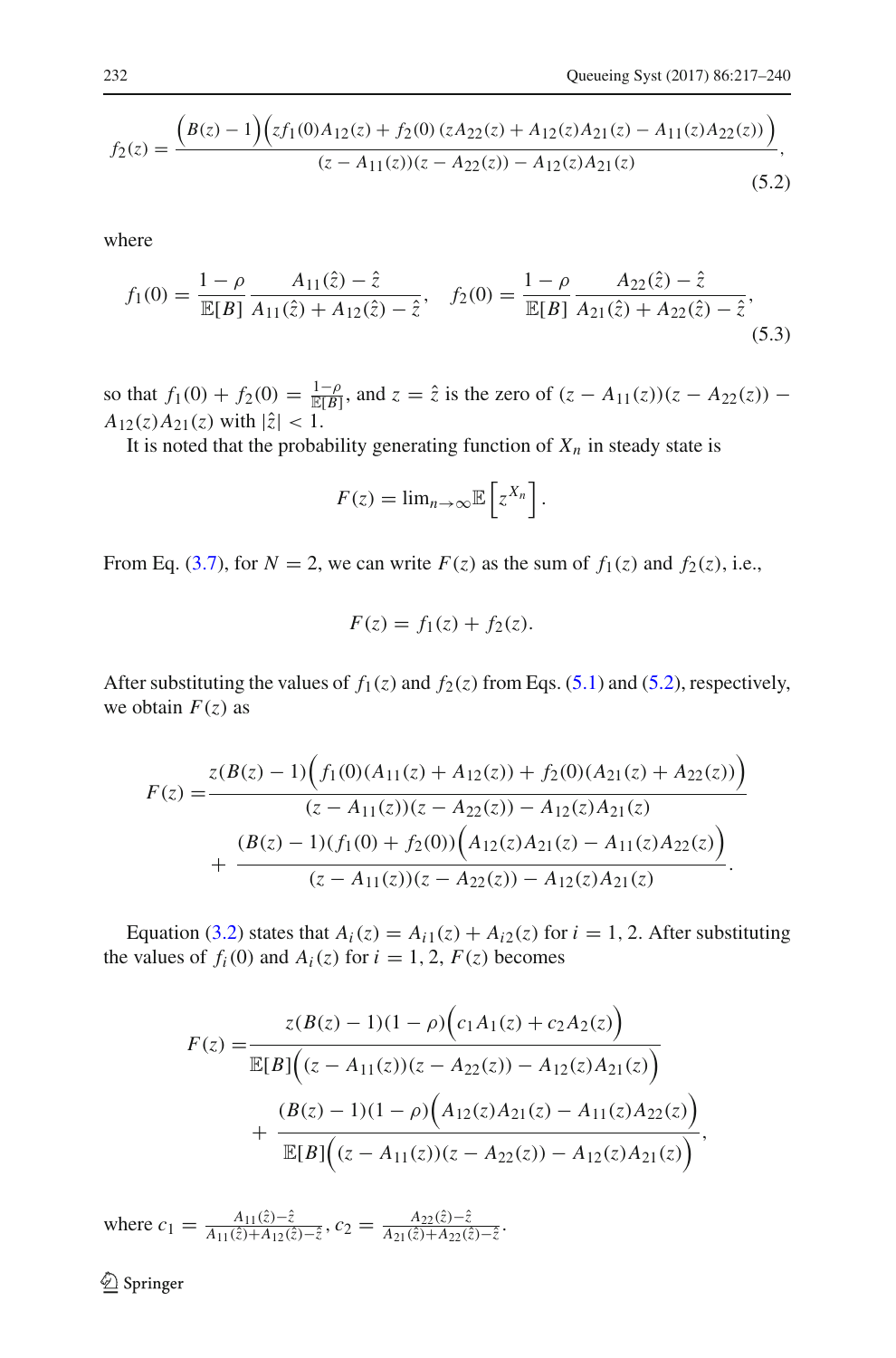After simplification, we can write  $F(z)$  as

$$
F(z) = \frac{(1 - \rho)(B(z) - 1)\left(c_1 z A_1(z) + c_2 z A_2(z) + A_{12}(z) A_{21}(z) - A_{11}(z) A_{22}(z)\right)}{\mathbb{E}[B]\left((z - A_{11}(z))(z - A_{22}(z)) - A_{12}(z) A_{21}(z)\right)}.
$$
\n(5.4)

Let us now determine the expected number of customers  $\mathbb{E}[X] = F'(1)$ .

After differentiating  $F(z)$  w.r.t. *z* and taking the limit  $z \rightarrow 1$ , we get

$$
\mathbb{E}[X] = \frac{\rho}{2} + \frac{\text{Var}(A)}{2(1-\rho)} + \frac{\mathbb{E}[B(B-1)]}{2\mathbb{E}[B]} + \frac{-\rho + \mathbb{E}[B](f_1(0)\alpha_1 + f_2(0)\alpha_2) + \rho(\alpha_{11} + \alpha_{22}) + \alpha_{12}\alpha_{21} - \alpha_{11}\alpha_{22}}{(P_{12} + P_{21})(1-\rho)}.
$$
\n(5.5)

For the transient distribution, it follows from [\(3.17\)](#page-11-1) that

<span id="page-16-0"></span>
$$
f_1(r, z) = \frac{z^{X_0+1} (z\mathbb{P}(J_1 = 1) + r(A_{21}(z)\mathbb{P}(J_1 = 2) - A_{22}(z)\mathbb{P}(J_1 = 1))}{(z - rA_{11}(z))(z - rA_{22}(z)) - r^2A_{12}(z)A_{21}(z)}
$$
  
+ 
$$
\frac{rz(B(z) - 1) \sum_{i=1}^2 A_{i1}(z) f_i(r, 0)}{(z - rA_{11}(z))(z - rA_{22}(z)) - r^2A_{12}(z)A_{21}(z)}
$$
  
+ 
$$
\frac{r^2(B(z) - 1)(A_{12}(z)A_{21}(z) - A_{11}(z)A_{22}(z)) f_1(r, 0)}{(z - rA_{11}(z))(z - rA_{22}(z)) - r^2A_{12}(z)A_{21}(z)},
$$
(5.6)  

$$
f_2(r, z) = \frac{z^{X_0+1} (z\mathbb{P}(J_1 = 2) + r(A_{12}(z)\mathbb{P}(J_1 = 1) - A_{11}(z)\mathbb{P}(J_1 = 2)))}{(z - rA_{11}(z)(z)(z - rA_{22}(z)) - r^2A_{12}(z)A_{21}(z)}
$$
  
+ 
$$
\frac{rz(B(z) - 1) \sum_{i=1}^2 A_{i2}(z) f_i(r, 0)}{(z - rA_{11}(z)(z - rA_{22}(z)) - r^2A_{12}(z)A_{21}(z)}
$$
  
+ 
$$
\frac{r^2(B(z) - 1)(A_{12}(z)A_{21}(z) - A_{11}(z)A_{22}(z)) f_2(r, 0)}{(z - rA_{11}(z)(z - rA_{22}(z)) - r^2A_{12}(z)A_{21}(z)},
$$
(5.7)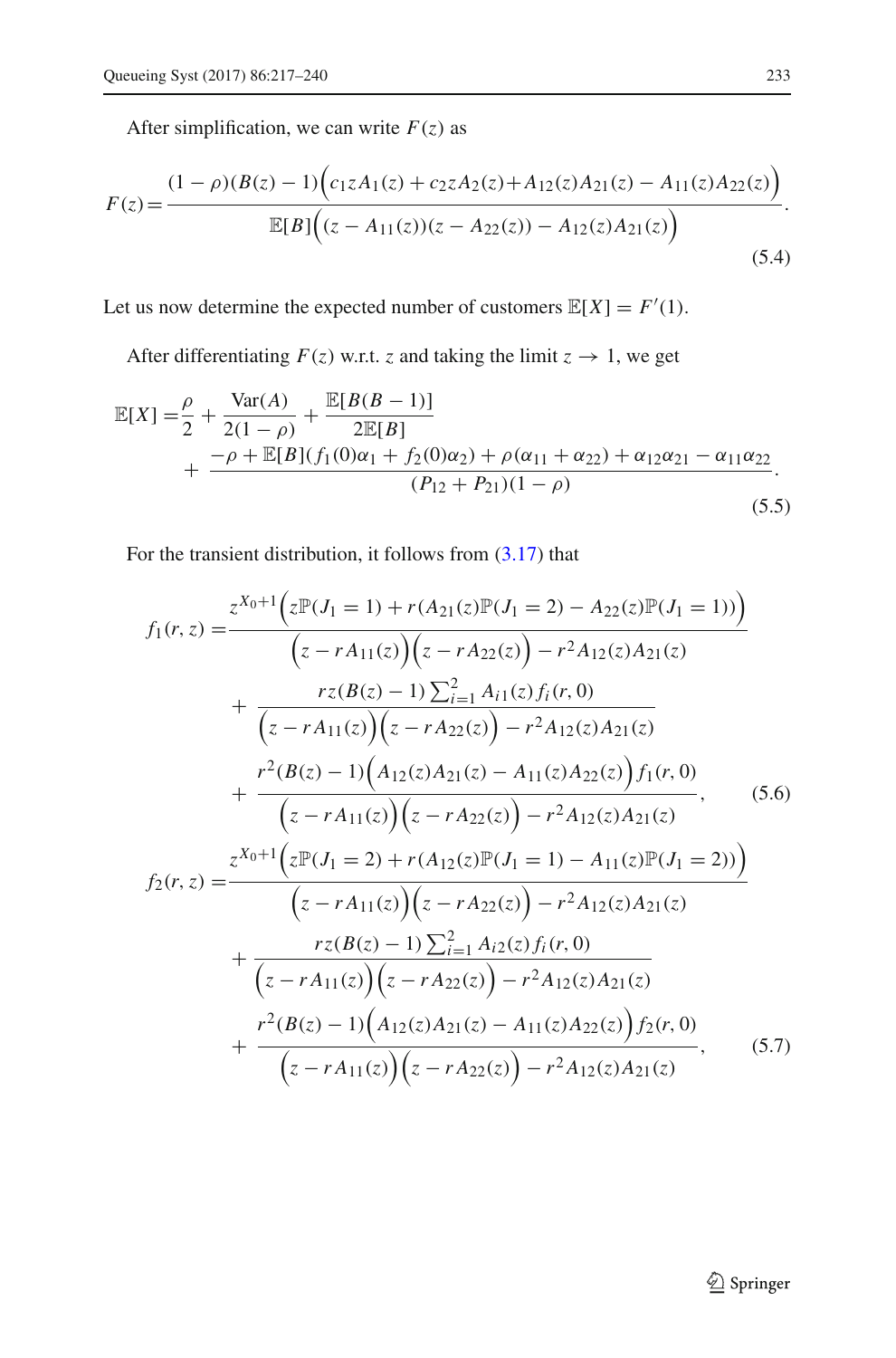where

$$
f_{1}(r,0) = \frac{\left(-\hat{z}_{1}^{X_{0}}(\hat{B}^{(2)} - 1)\hat{A}_{21}^{(2)}(\hat{z}_{1} - r\hat{A}_{22}^{(1)}) + \hat{z}_{2}^{X_{0}}(\hat{B}^{(1)} - 1)\hat{A}_{21}^{(1)}(\hat{z}_{2} - r\hat{A}_{22}^{(2)})\right)\mathbb{P}(J_{1} = 1)}{(\hat{B}^{(1)} - 1)(\hat{B}^{(2)} - 1)\left(\hat{A}_{21}^{(2)}(\hat{z}_{1} - r\hat{A}_{22}^{(1)}) - \hat{A}_{21}^{(1)}(\hat{z}_{2} - r\hat{A}_{22}^{(2)})\right)} + \frac{r\left(\hat{z}_{2}^{X_{0}}(\hat{B}^{(1)} - 1) - \hat{z}_{1}^{X_{0}}(\hat{B}^{(2)} - 1)\right)\hat{A}_{21}^{(1)}\hat{A}_{21}^{(2)}\mathbb{P}(J_{1} = 2)}{(\hat{B}^{(1)} - 1)(\hat{B}^{(2)} - 1)\left(\hat{A}_{21}^{(2)}(\hat{z}_{1} - r\hat{A}_{22}^{(1)}) - \hat{A}_{21}^{(1)}(\hat{z}_{2} - r\hat{A}_{22}^{(2)})\right)},
$$
\n
$$
f_{2}(r,0) = \frac{1}{r}\frac{\left(\hat{z}_{1}^{X_{0}}(\hat{B}^{(2)} - 1) - \hat{z}_{2}^{X_{0}}(\hat{B}^{(1)} - 1)\right)\left(\hat{z}_{1} - r\hat{A}_{22}^{(1)}\right)\left(\hat{z}_{2} - r\hat{A}_{22}^{(2)}\right)\mathbb{P}(J_{1} = 1)}{(\hat{B}^{(1)} - 1)(\hat{B}^{(2)} - 1)\left(\hat{A}_{21}^{(2)}(\hat{z}_{1} - r\hat{A}_{22}^{(1)}) - \hat{A}_{21}^{(1)}(\hat{z}_{2} - r\hat{A}_{22}^{(2)})\right)} + \frac{\left(-\hat{z}_{2}^{X_{0}}(\hat{B}^{(1)} - 1)\hat{A}_{21}^{(2)}(\hat{z}_{1} - r\hat{A}_{22}^{(1)}) + \hat{z}_{1}^{X_{0}}(\hat
$$

 $z = \hat{z}_1$  and  $z = \hat{z}_2$  are the zeros in the unit disk  $|z| < 1$  of  $(z - rA_{11}(z))(z - zA_{21}(z))$  $rA_{22}(z)$   $-r^2A_{12}(z)A_{21}(z)$  and  $\hat{A}_{ij}^{(1)} := A_{ij}(\hat{z}_1), \hat{A}_{ij}^{(2)} := A_{ij}(\hat{z}_2), \hat{B}^{(i)} := B(\hat{z}_i)$  for  $i, i = 1, 2.$ 

*Remark 1* It can be observed that the first three terms on the right-hand-side of Eq. [\(5.5\)](#page-16-0) are exactly equal to the mean queue length at departure epochs of the standard  $M^X/G/1$  queue without dependencies, cf. Gaver [\[10](#page-23-17)] and Cohen [\[5,](#page-23-18) Sect. III.2.3], and the remaining term appears due to the dependent service times.

<span id="page-17-1"></span>*Remark 2* It can be shown, after some straightforward but tedious algebraic manipulations, that the queue length distribution in the system considered in the present paper also reduces to the distribution of the number of customers in an  $M^X/G/1$  queuing model if  $A_1(z) = A_2(z) = A(z)$ , again cf. Gaver [\[10](#page-23-17)] and Cohen [\[5](#page-23-18), Sect. III.2.3]. Similarly, we can also prove that the *expected* number of customers in the system considered in the present paper is equal to the *expected* number of customers in the corresponding  $M^{\overline{X}}/G/1$  queuing model if  $\alpha_1 = \alpha_2 = \mathbb{E}[A]$ .

## <span id="page-17-0"></span>**6 Numerical results**

In this section, we present four numerical examples in order to get more insight into the consequences of introducing dependencies between the service times of consecutive customers. For simplicity, we restrict ourselves to two customer types  $(N = 2)$ . In all four examples, we assume that the overall batch arrival process is a Poisson process with rate  $\lambda$  and the load  $\rho$  equals  $\frac{3}{4}$ .

#### **6.1 Example 1**

In this example, we consider an almost symmetric system, with  $P(J = 1) = P(J = 1)$ 2) =  $\frac{1}{2}$  and  $\alpha_{ij} = \frac{3}{8}$  for *i*, *j* = 1, 2. It follows that  $\mathbb{E}[A] = \frac{3}{4}$ ,  $P_{11} = P_{22}$  and we shall vary  $P_{11}$ . The batch sizes are geometrically distributed with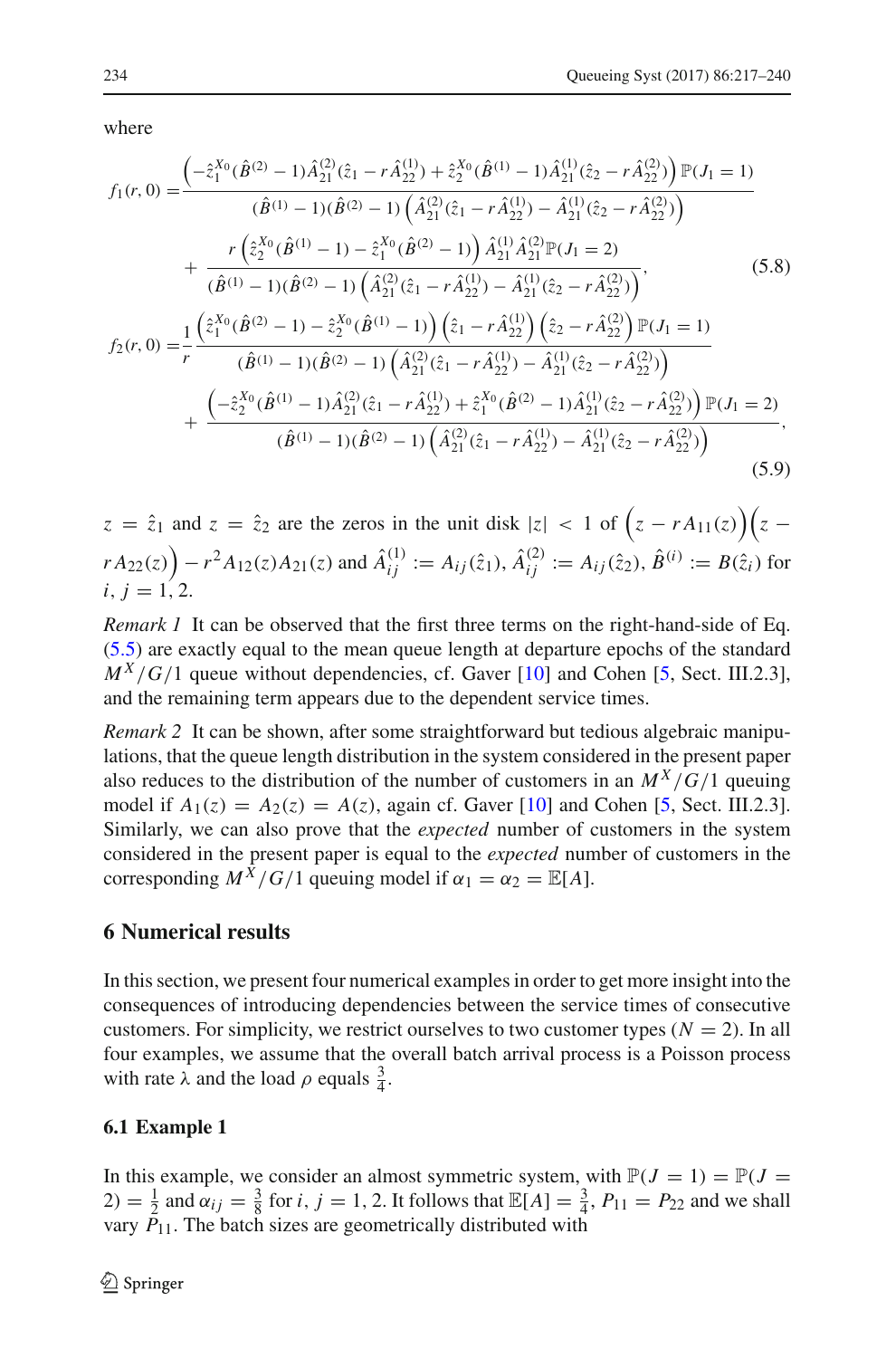$$
\mathbb{P}(B = k) = p^{k-1}(1-p), \qquad k = 1, 2, ...
$$

We take  $p = 3/4$ , resulting in a mean batch size of  $\mathbb{E}[B] = 4$ . The conditional service times are, respectively, exponential and Erlang distributed random variables, with

$$
G_{ij}(x) = \left(1 - \sum_{m=0}^{k_j-1} \frac{(\mu_{ij}x)^m}{m!} e^{-\mu_{ij}x}\right) P_{ij},
$$

for  $\mu_{ij} > 0$ , *i*, *j* = 1, 2. In this example, we will take an Erlang distribution with four phases. If we define

$$
k_j = \begin{cases} 1 & \text{if } j = 1, \\ 4 & \text{if } j = 2, \end{cases}
$$

we can use Eq.  $(2.8)$  to obtain

$$
A_{ij}(z) = P_{ij} \left( \frac{\mu_{ij}}{\lambda(1 - B(z)) + \mu_{ij}} \right)^{k_j},
$$

for  $i = 1, 2$  and  $j = 1, 2$ .

The variance of the number of arrivals during one arbitrary service time, written as a function of  $P_{11}$ , directly follows. For  $0 < P_{11} < 1$ ,

$$
Var(A) = \frac{75}{16} + \frac{117}{512(1 - P_{11})P_{11}}.
$$

We observe that  $\alpha_1 = \alpha_2$ , but  $A_1(z) \neq A_2(z)$ . From Remark [2,](#page-17-1) we know that the mean queue length in our model is equal to the mean queue length of a standard  $M^X/G/1$ queue, but for higher moments of the queue length this equality is not true unless we can construct a case with  $A_1(z) = A_2(z)$ . This is confirmed by Table [1,](#page-18-0) which depicts numerical values for the means and variances of the queue lengths in our model and in the corresponding  $M^X/G/1$  queue. Indeed, the mean queue lengths of both systems are equal, whereas the variances of the queue lengths are only equal in the case  $P_{11} = \frac{1}{2}$ , where  $A_1(z) = A_2(z)$ . Since  $\alpha_1 = \alpha_2$ , we immediately conclude that the mean queue length and the variance of *A* are minimal when  $P_{11} = 1/2$  (see Remark [2\)](#page-17-1).

<span id="page-18-0"></span>

| $P_{11}$ | $\mathbb{E}[X] = \mathbb{E}\left[X^{M^X/G/1}\right]$ | Var(X)   | $\text{Var}\left(X^{M^X/G/1}\right)$ |
|----------|------------------------------------------------------|----------|--------------------------------------|
| 0.1      | 17.8281                                              | 374.4642 | 374.4631                             |
| 0.3      | 14.9263                                              | 237.6202 | 237.6198                             |
| 0.5      | 14.5781                                              | 223.8303 | 223.8303                             |
| 0.7      | 14.9263                                              | 237.6184 | 237.6198                             |
| 0.9      | 17.8281                                              | 374.4185 | 374.4631                             |

**Table 1** Means and variances of *X* and  $X^{M^X/G/1}$  for various values of  $P_{11}$  in Example 1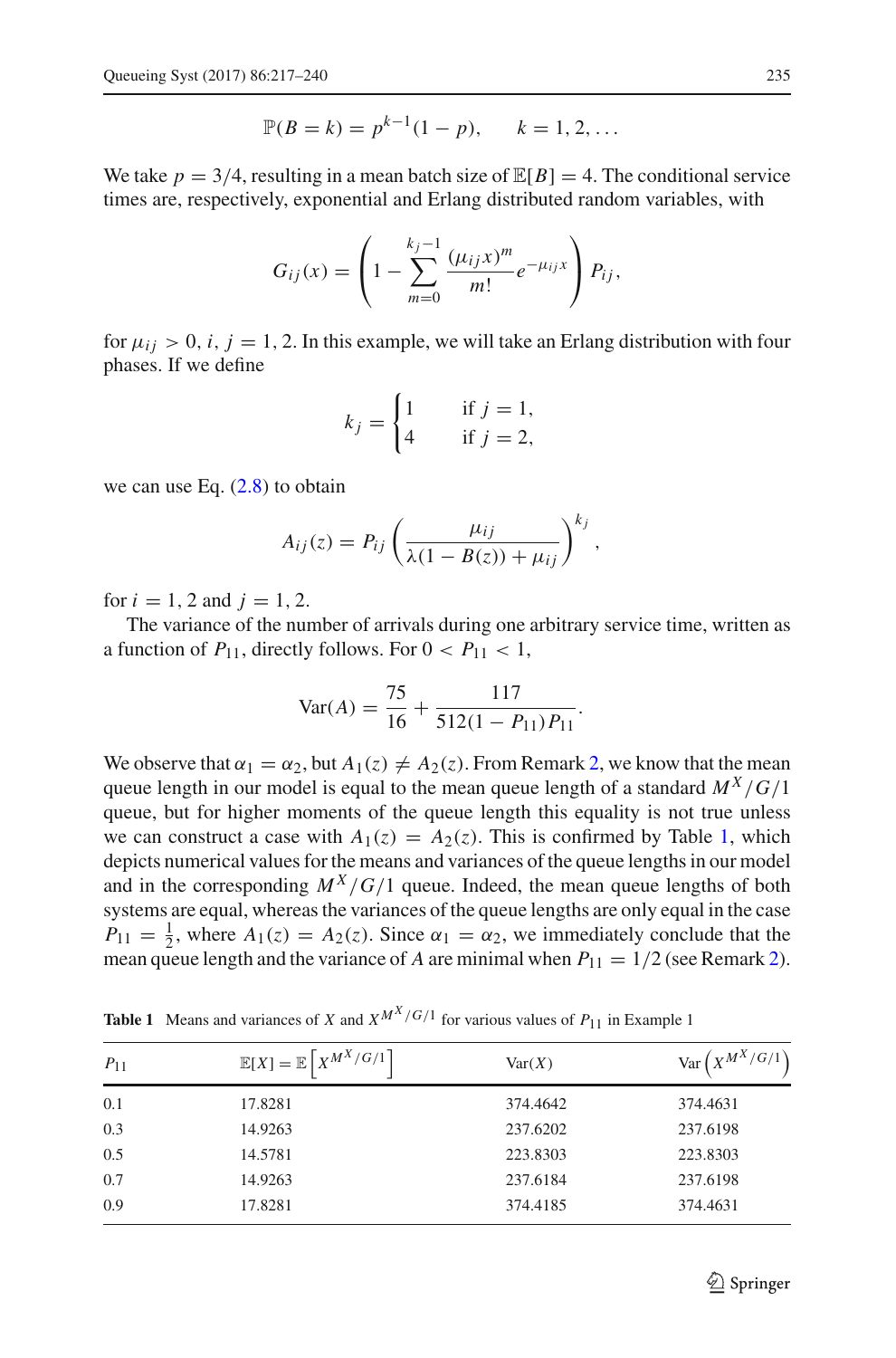<span id="page-19-0"></span>

| <b>Table 2</b> Mean queue length and<br>variance of the number of<br>arrivals during an arbitrary<br>service time, for various values<br>of $P_{11}$ in Example 3. | $P_{11}$       | $\mathbb{E}[X]$  | Var(A)         |
|--------------------------------------------------------------------------------------------------------------------------------------------------------------------|----------------|------------------|----------------|
|                                                                                                                                                                    | 0.100<br>0.300 | 20.377<br>17.931 | 8.327<br>7.056 |
|                                                                                                                                                                    | 0.500          | 16.969           | 6.493          |
|                                                                                                                                                                    | 0.650          | 16.747           | 6.263          |
|                                                                                                                                                                    | 0.700          | 16.780           | 6.214          |
|                                                                                                                                                                    | 0.788          | 17.060           | 6.175          |
|                                                                                                                                                                    | 0.900          | 18.587           | 6.333          |

#### **6.2 Example 2**

In this example, we take a similar setting as in the previous example, but we make two adjustments. First, for even more simplicity, we assume that all conditional service times are exponentially distributed, i.e.,

$$
G_{ij}(x) = (1 - e^{-\mu_{ij}x})P_{ij}, \quad i, j = 1, 2.
$$

Secondly, we take  $\alpha_{11} = \alpha_{12} = \frac{1}{2}$  and  $\alpha_{21} = \alpha_{22} = \frac{1}{4}$ . As in the previous example, we let  $\mathbb{P}(J = 1) = \mathbb{P}(J = 2) = \frac{1}{2}$ . We observe that the difference with Example 1 is that all conditional service time distributions are exponential now, but with different parameters. Moreover, in this model  $\alpha_1 \neq \alpha_2$ .

An interesting question is, how the mean queue length and the variance of the number of arrivals during an arbitrary service time are related. Since  $\alpha_1 \neq \alpha_2$ , the setting of Remark [2](#page-17-1) does not apply. In Fig. [2,](#page-20-0) we show  $\mathbb{E}[X]$  and  $\text{Var}(A)$  plotted versus  $P_{11}$ . When studying the two plots carefully, one can see that the plots are not completely symmetric, which is obviously caused by the asymmetric service times. However, another observation that is not visible to the human eye is that the minima of both plots are *not* attained at the same value of *P*11. It can be shown analytically that the variance of *A* is minimal at exactly  $P_{11} = 1/2$ , and, numerically, that  $\mathbb{E}[X]$ is minimal for  $P_{11} \approx 0.500411$ . Although this is a small difference, it means that this system exhibits an interesting, rare feature: it is possible to obtain a *smaller* mean queue length by having a *greater* variance in the number of arrivals during one service time. In Example 3, we will create a setting in which this effect is even bigger.

From Fig. [2a](#page-20-0), b, we can observe that, except for the small region where 0.5 <  $P_{11}$  < 0.500411, the expected number of customers is increasing when the variance of the number of arrivals during a customer service time is increasing and conversely. This means that a bigger variance of the number of arrivals implies a larger expected number of customers. This also implies that the expected number of customers can grow beyond any bound in a stable system due to the very large variance of the number of arrivals during one service time. This scenario occurs when  $P_{11}$  tends to 0 or 1 in Fig. [2.](#page-20-0) Therefore, we can observe dependencies when  $P_{11}$  or  $(1 - P_{11})$  is small. Otherwise,  $\mathbb{E}[X]$  and  $\text{Var}(A)$  appear to be rather insensitive to the value of  $P_{11}$ .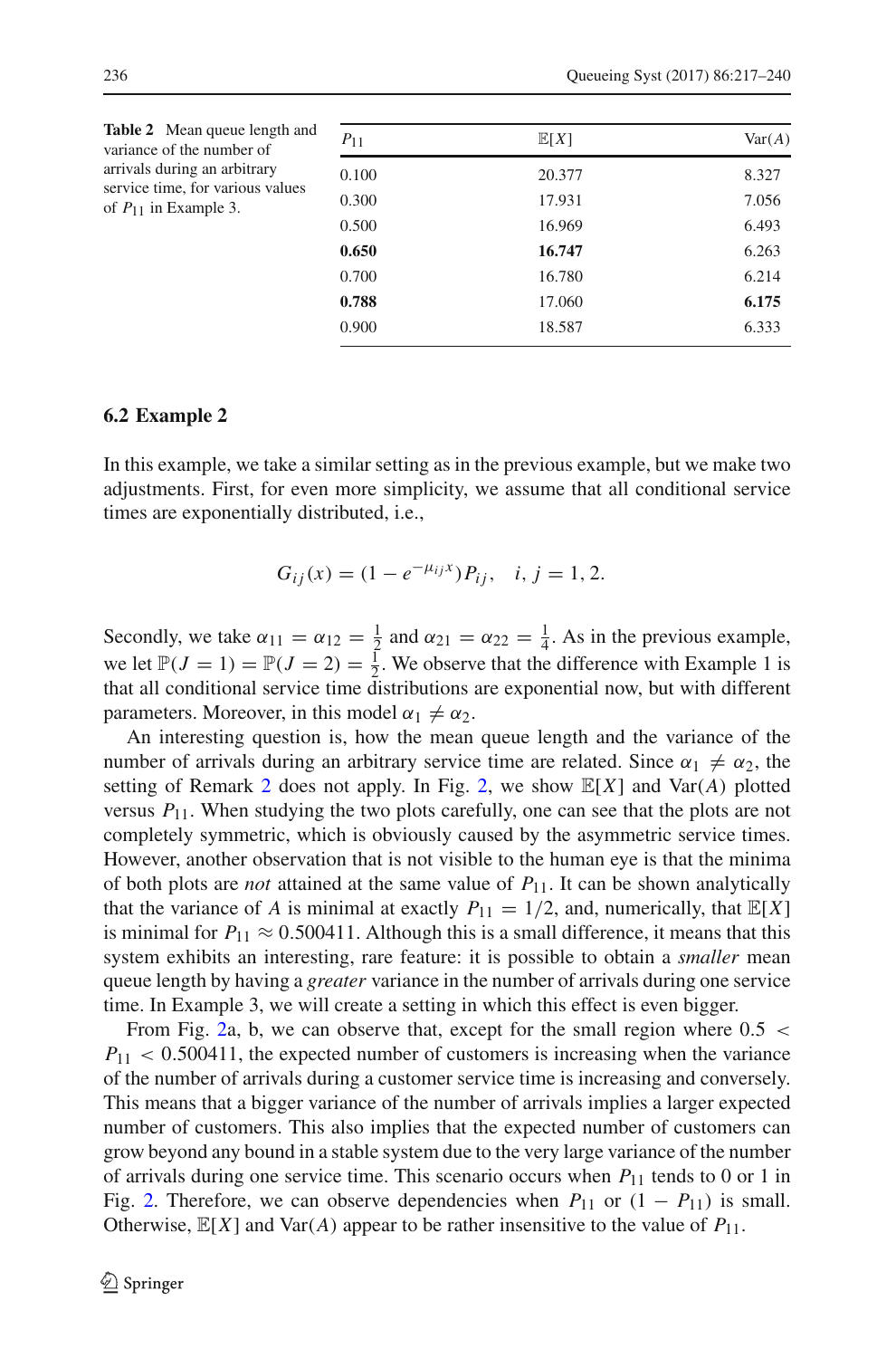

<span id="page-20-0"></span>**Fig. 2** Mean queue length <sup>E</sup>[*X*] and the variance of *<sup>A</sup>* in Example 2

Of course, the reason for the large variance in the number of arrivals during a customer service time lies in the dependence. When, for example,  $P_{11} = P_{22}$  is very small, services alternate for a long time between  $\exp(\mu_{12})$  and  $\exp(\mu_{21})$  services with small mean; rarely is there an  $exp(\mu_{11})$  or  $exp(\mu_{22})$  service which has a huge mean.

#### **6.3 Example 3**

Once again, we assume that the conditional service times are exponentially distributed, but in this example we choose less symmetric settings. Let  $\mathbb{P}(J = 1) = \frac{7}{16}$ ,  $\mathbb{P}(J = 1)$ 2) =  $\frac{9}{16}$ ,  $\alpha_{11} = \alpha_{12} = \alpha_{21} = \frac{3}{20}$  and  $\alpha_{22} = \frac{19}{20}$ . From these settings, we obtain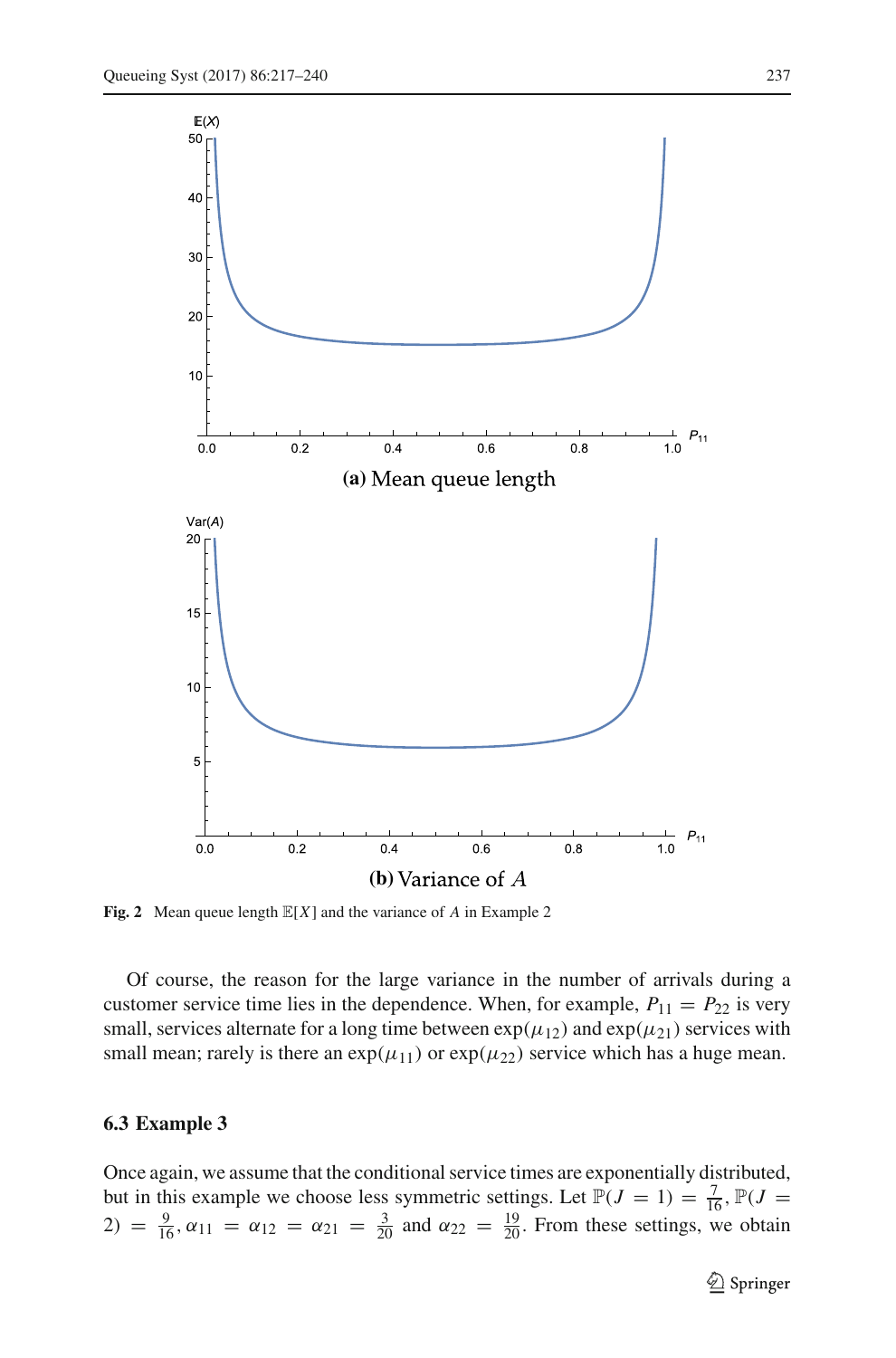

<span id="page-21-0"></span>**Fig. 3** Variance of the number of arrivals versus the expected number of customers during an arbitrary customer service time. This implicit plot is obtained by varying *P*11. Figure (**b**) is a zoomed in version of Figure (**a**)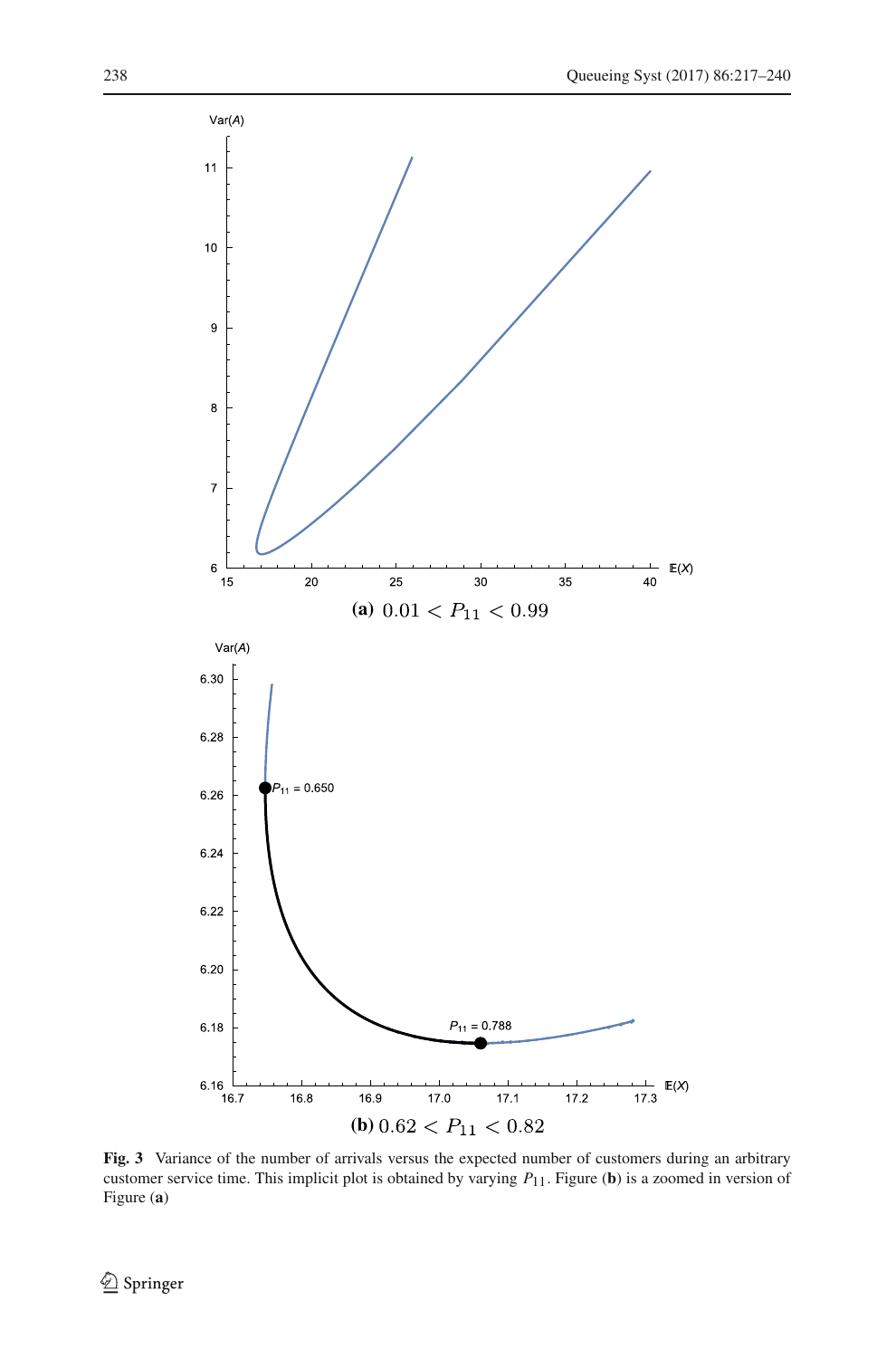

<span id="page-22-0"></span>**Fig. 4** Numerical example 4: transient mean queue length analysis

 $P_{21} = \frac{7}{9}P_{12}$ ,  $\alpha_1 = 0.3$ , and  $\alpha_2 = 1.1$ . The interesting phenomenon observed in Example 2 is also taking place here. In fact, in this example there is a bigger difference between the value of  $P_{11}$  for which the mean queue length is minimal ( $P_{11} \approx 0.65$ ), and the value resulting in a minimum variance of the number of arrivals during an arbitrary service time ( $P_{11} \approx 0.788$ ) (in bold). More details can be found in Table [2.](#page-19-0) The interesting region is obviously  $0.650 < P_{11} < 0.788$ , because in this region we know that an increase in Var $(A)$  results in a decrease in  $\mathbb{E}[X]$ . This is illustrated even better in Fig. [3,](#page-21-0) where Var(A) and  $\mathbb{E}[X]$  are plotted against each other, for varying values of  $P_{11}$ .

#### **6.4 Example 4: transient-state analysis**

We return to the system in Example 2, but now we study the transient analysis. In this example, we start with an empty system,  $\mathbb{E}[z^{X_0}] = 1$ , and set  $P_{11} = 1/10$ . Next, we repeatedly apply Eq. [\(3.1\)](#page-6-0) to express  $\mathbb{E}[z^{X_n}]$  in terms of  $\mathbb{E}[z^{X_{n-1}}]$ . We have taken four different distributions for the conditional service times, namely exponential, gamma with shape parameter  $1/2$ , gamma with shape parameter 5, and deterministic. The results are shown in Fig. [4,](#page-22-0) where we depict the mean queue length after the departure of the *n*th customer, for  $n = 0, 1, 2, \ldots, 200$ . In this example, it can clearly be seen that service time distributions with higher coefficients of variation result in longer queues. Also, it seems to take longer to reach steady state. For completeness, we give the steady-state mean queue lengths for the four systems below:

| Distribution | Deterministic | Gamma 5 | Exponential | Gamma $1/2$ |
|--------------|---------------|---------|-------------|-------------|
| E[X]         | 16.224        | 16.918  | 19.696      | 23.168      |

**Acknowledgements** The research of Abhishek and Onno J. Boxma is partly funded by NWO Gravitation project Networks, Grant Number 024.002.003. The authors thank Michel Mandjes (University of Amsterdam) for helpful discussions.